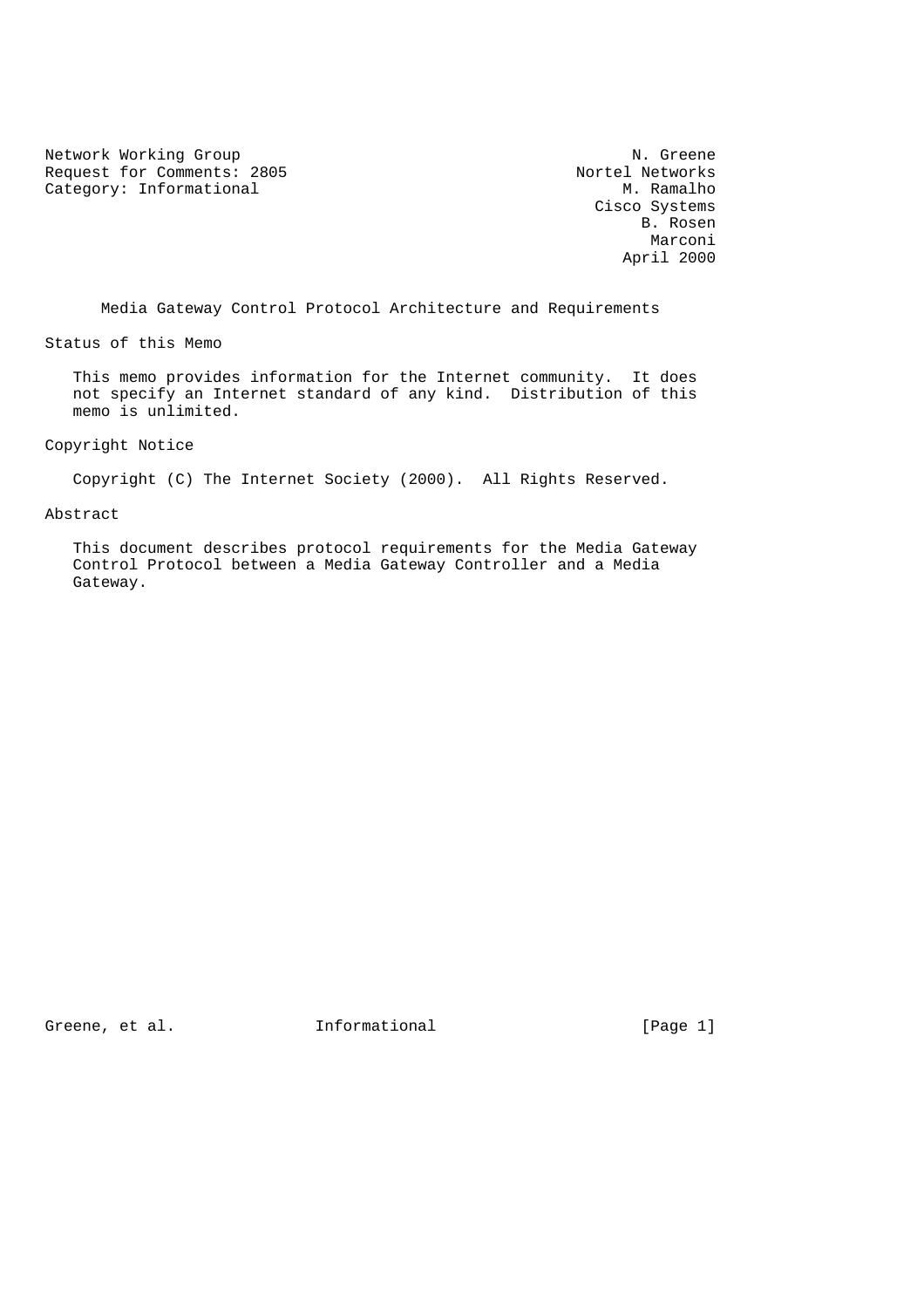# Table of Contents

| 3<br>1.                                                     |
|-------------------------------------------------------------|
| $\mathbf{3}$<br>2.                                          |
| 3<br>3.                                                     |
| Specific functions assumed within the MG<br>5<br>4.         |
| 6<br>5.                                                     |
| Resource Reservation<br>6<br>5.1.                           |
| 5.2.<br>Connection Requirements<br>7                        |
| 5.3.<br>Media Transformations<br>8                          |
| Signal/Event Processing and Scripting<br>5.4.<br>9          |
| 5.5.<br>10                                                  |
| 5.6.<br>11                                                  |
| 5.7.<br>11                                                  |
| 5.8.                                                        |
| б.                                                          |
| 6.1.<br>Resource Status Management  12                      |
| 6.2.                                                        |
| Operational/Management Requirements  13<br>7.               |
| 7.1.<br>Assurance of Control/Connectivity  13               |
| 7.2.                                                        |
| 7.3.                                                        |
| General Protocol Requirements  15<br>8.                     |
| MG-MGC Association Requirements  16<br>8.1.                 |
| 8.2.<br>Performance Requirements  17                        |
|                                                             |
| Assumptions made for underlying network  17<br>9.1.         |
| 9.2.<br>Transport Requirements  18                          |
| 10.                                                         |
| Requirements specific to particular bearer types  19<br>11. |
| Media-specific Bearer types  20<br>11.1.                    |
| Requirements for TDM PSTN (Circuit)  20<br>11.1.1.          |
| 11.1.2.<br>Packet Bearer type  22                           |
| Bearer type requirements for ATM  23<br>11.1.3.             |
| Application-Specific Requirements  26<br>11.2.              |
| 11.2.1.<br>Trunking Gateway  26                             |
| 11.2.2.<br>Access Gateway  27                               |
| Trunking/Access Gateway with fax ports  27<br>11.2.3.       |
| 11.2.4.<br>Trunking/Access Gateway with text telephone  28  |
| 11.2.5.<br>Network Access Server<br>29                      |
| 11.2.6.<br>Restricted Capability Gateway  30                |
| 11.2.7.                                                     |
| 11.2.8.<br>Audio Resource Function  32                      |
| 11.2.9. Multipoint Control Units  42                        |
| 12.                                                         |
| 13.                                                         |
| 14.                                                         |
| 15.<br>Full Copyright Statement  45                         |

Greene, et al. 1nformational 1999 [Page 2]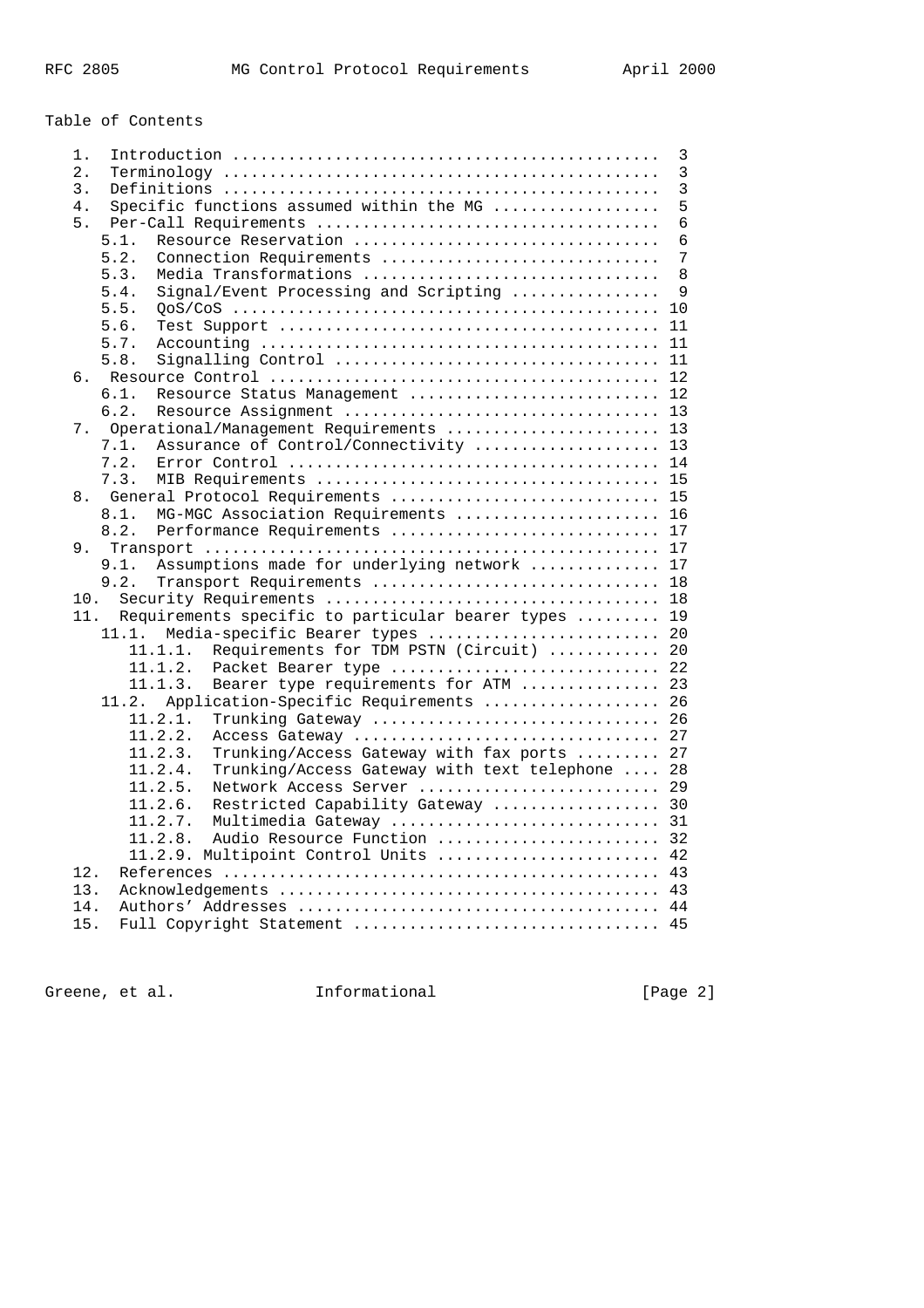1. Introduction

 This document describes requirements to be placed on the Media Gateway Control Protocol. When the word protocol is used on its own in this document it implicitly means the Media Gateway Control Protocol.

2. Terminology

 In this document, the key words "MUST", "MUST NOT", "REQUIRED", "SHALL", "SHALL NOT", "SHOULD", "SHOULD NOT", "RECOMMENDED", "MAY", and "OPTIONAL" are to be interpreted as described in RFC 2119 [1] and indicate requirement levels for the protocol.

- 3. Definitions
	- \* Connection

 Under the control of a Media Gateway Controller (MGC), the Media Gateway (MG) realizes connections. In this document, connections are associations of resources hosted by the MG. They typically involve two terminations, but may involve more.

\* Line or Loop

 An analogue or digital access connection from a user terminal which carries user media content and telephony access signalling (DP, DTMF, BRI, proprietary business set).

Media Gateway (MG) function

 A Media Gateway (MG) function provides the media mapping and/or transcoding functions between potentially dissimilar networks, one of which is presumed to be a packet, frame or cell network. For example, an MG might terminate switched circuit network (SCN) facilities (trunks, loops), packetize the media stream, if it is not already packetized, and deliver packetized traffic to a packet network. It would perform these functions in the reverse order for media streams flowing from the packet network to the SCN.

 Media Gateways are not limited to SCN <-> packet/frame/cell functions: A conference bridge with all packet interfaces could be an MG, as well as an (IVR) interactive voice recognition unit, an audio resource function, or a voice recognition system with a cell interface.

Greene, et al. 1nformational [Page 3]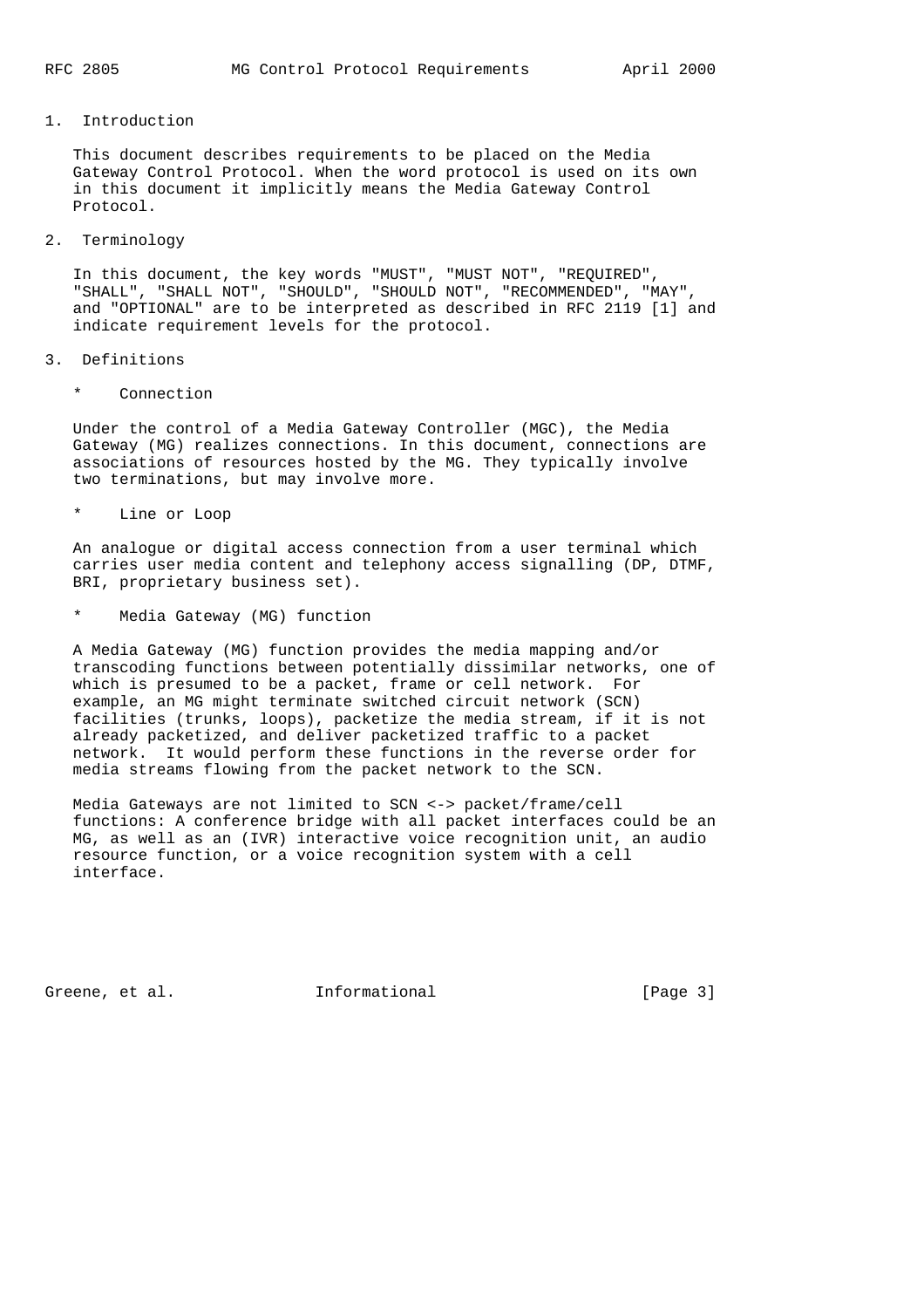Media Gateway unit (MG-unit)

 An MG-unit is a physical entity that contains an MG function and may also contain other functions, e.g. an SG function.

- Media Gateway Controller (MGC) function
- A Media Gateway Controller (MGC) function controls a MG.
- \* Media Resource

 Examples of media resources are codecs, announcements, tones, and modems, interactive voice response (IVR) units, bridges, etc.

\* Signaling Gateway (SG) function

 An SG function receives/sends SCN native signalling at the edge of a data network. For example the SG function may relay, translate or terminate SS7 signaling in an SS7-Internet Gateway. The SG function may also be co-resident with the MG function to process SCN signalling associated with line or trunk terminations controlled by the MG, such as the "D" channel of an ISDN PRI trunk.

\* Termination

 A termination is a point of entry and/or exit of media flows relative to the MG. When an MG is asked to connect two or more terminations, it understands how the flows entering and leaving each termination are related to each other.

 Terminations are, for instance, DS0's, ATM VCs and RTP ports. Another word for this is bearer point.

\* Trunk

 An analog or digital connection from a circuit switch which carries user media content and may carry telephony signalling (MF, R2, etc.). Digital trunks may be transported and may appear at the Media Gateway as channels within a framed bit stream, or as an ATM cell stream. Trunks are typically provisioned in groups, each member of which provides equivalent routing and service.

\* Type of Bearer

 A Type of Bearer definition provides the detailed requirements for its particular application/bearer type. A particular class of Media Gateway, for example, would support a particular set of Bearer types.

Greene, et al. 1nformational [Page 4]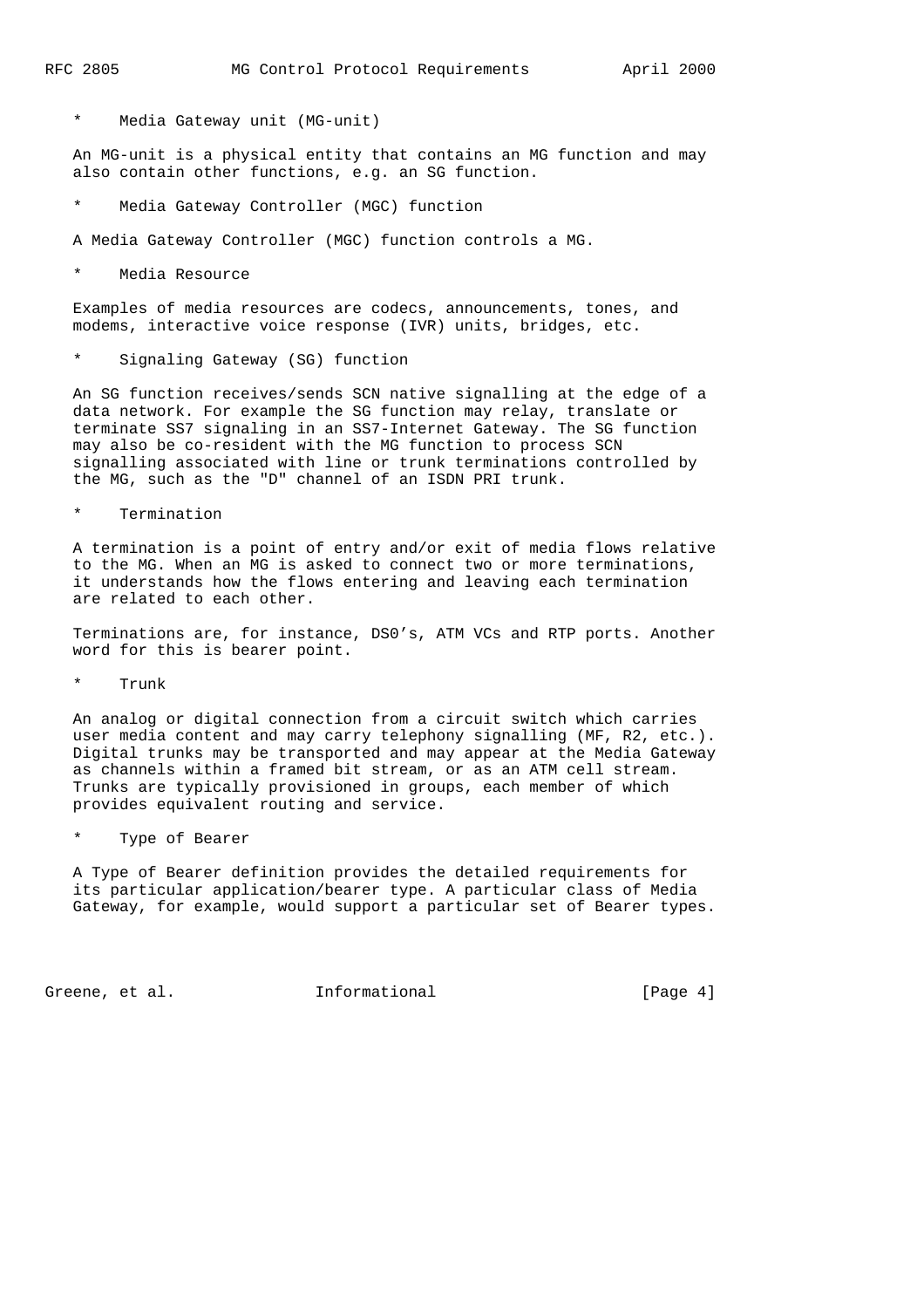4. Specific functions assumed within the MG

 This section provides an environment for the definition of the general Media Gateway Control Protocol requirements.

 MGs can be architected in many different ways depending where the media conversions and transcoding (if required) are performed, the level of programmability of resources, how conferences are supported, and how associated signalling is treated. The functions assumed to be within the MG must not be biased towards a particular architecture.

 For instance, announcements in a MG could be provided by media resources or by the bearer point resource or termination itself. Further, this difference must not be visible to MGC: The MGC must be able to issue the identical request to two different implementations and achieve the identical functionality.

 Depending on the application of the MG (e.g., trunking, residential), some functions listed below will be more prominent than others, and in some cases, functions may even disappear.

 Although media adaptation is the essence of the MG, it is not necessary for it to be involved every time. An MG may join two terminations/resources of the same type (i.e., the MG behaves as a switch). The required media conversion depends on the media type supported by the resources being joined together.

 In addition to media adaptation function, resources have a number of unique properties, for instance:

- certain types of resources have associated signalling capabilities (e.g., PRI signalling, DTMF),
- \* some resources perform maintenance functions (e.g., continuity tests),
- the MGC needs to know the state changes of resources (e.g., a trunk group going out of service),
- \* the MG retains some control over the allocation and control of some resources (e.g., resource name space: RTP port numbers).

 Therefore, an MG realizes point-to-point connections and conferences, and supports several resource functions. These functions include media conversion, resource allocation and management, and event notifications. Handling termination associated signalling is either done using event notifications, or is handled by the signalling backhaul part of a MG-unit (i.e. NOT directly handled by the MG).

Greene, et al. 1nformational [Page 5]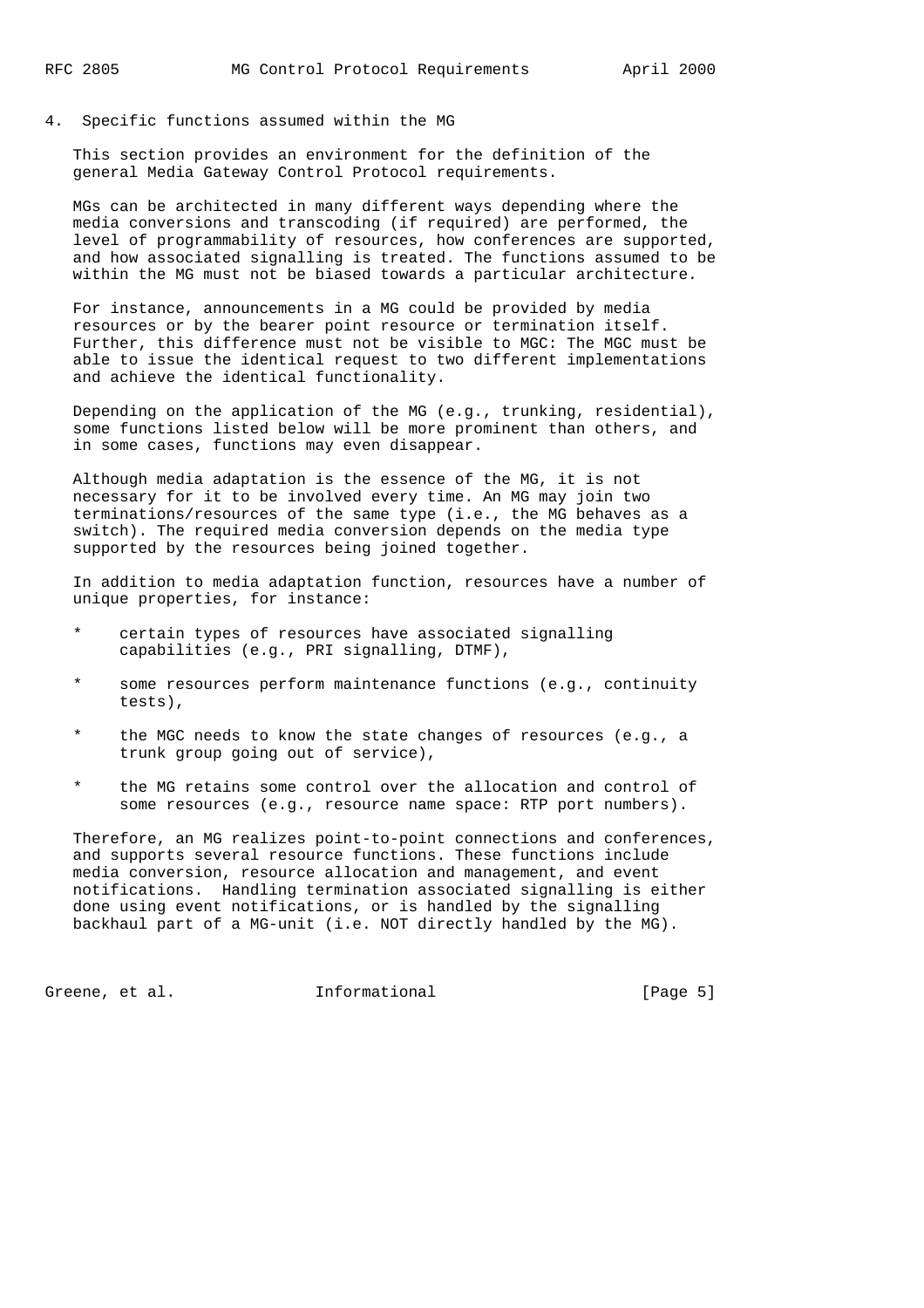MGs must also support some level of system related functions, such as establishing and maintaining some kind of MG-MGC association. This is essential for MGC redundancy, fail-over and resource sharing.

Therefore, an MG is assumed to contain these functions:

- \* Reservation and release, of resources
- \* Ability to provide state of resources
- \* Maintenance of resources It must be possible to make maintenance operations independent of other termination functions, for instance, some maintenance states should not affect the resources associated with that resource . Examples of maintenance functions are loopbacks and continuity tests.
- \* Connection management, including connection state.
- Media processing, using media resources: these provide services such as transcoding, conferencing, interactive voice recognition units, audio resource function units. Media resources may or may not be directly part of other resources.
- Incoming digit analysis for terminations, interpretation of scripts for terminations
- \* Event detection and signal insertion for per-channel signalling
- Ability to configure signalling backhauls (for example, a Sigtran backhaul)
- Management of the association between the MGC and MG, or between the MGC and MG resources.
- 5. Per-Call Requirements
- 5.1. Resource Reservation

The protocol must:

- a. Support reservation of bearer terminations and media resources for use by a particular call and support their subsequent release (which may be implicit or explicit).
- b. Allow release in a single exchange of messages, of all resources associated with a particular set of connectivity and/or associations between a given number terminations.

Greene, et al. **Informational** [Page 6]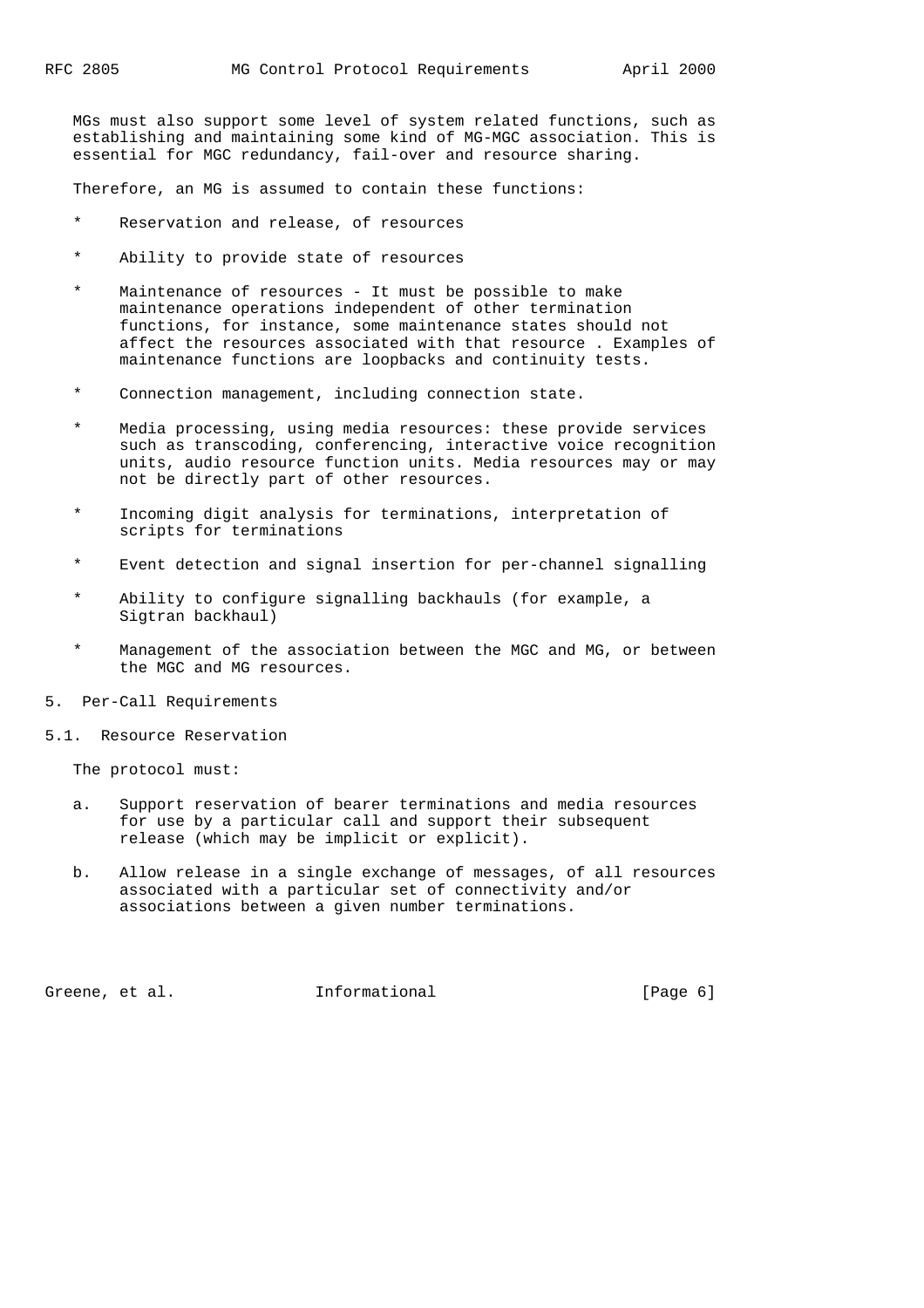- c. The MG is not required (or allowed) by the protocol to maintain a sense of future time: a reservation remains in effect until explicitly released by the MGC.
- 5.2. Connection Requirements

The protocol must:

- a. Support connections involving packet and circuit bearer terminations in any combination, including "hairpin" connections (connections between two circuit connections within the same MG).
- b. Support connections involving TDM, Analogue, ATM, IP or FR transport in any combination.
- c. Allow the specification of bearer plane (e.g. Frame Relay, IP, etc.) on a call by call basis.
- d. Support unidirectional, symmetric bi-directional, and asymmetric bi-directional flows of media.
- e. Support multiple media types (e.g. audio, text, video, T.120).
- f. Support point-to-point and point-to-multipoint connections.
- g. Support creation and modification of more complex flow topologies e.g. conference bridge capabilities. Be able to add or delete media streams during a call or session, and be able to add or subtract participants to/from a call or session.
- h. Support inclusion of media resources into call or session as required. Depending on the protocol and resource type, media resources may be implicitly included, class-assigned, or individually assigned.
- i. Provide unambiguous specification of which media flows pass through a point and which are blocked at a given point in time, if the protocol permits multiple flows to pass through the same point.
- j. Allow modifications of an existing termination, for example, use of higher compression to compensate for insufficient bandwidth or changing transport network connections.
- k. Allow the MGC to specify that a given connection has higher priority than other connections.

Greene, et al. 1nformational (Page 7)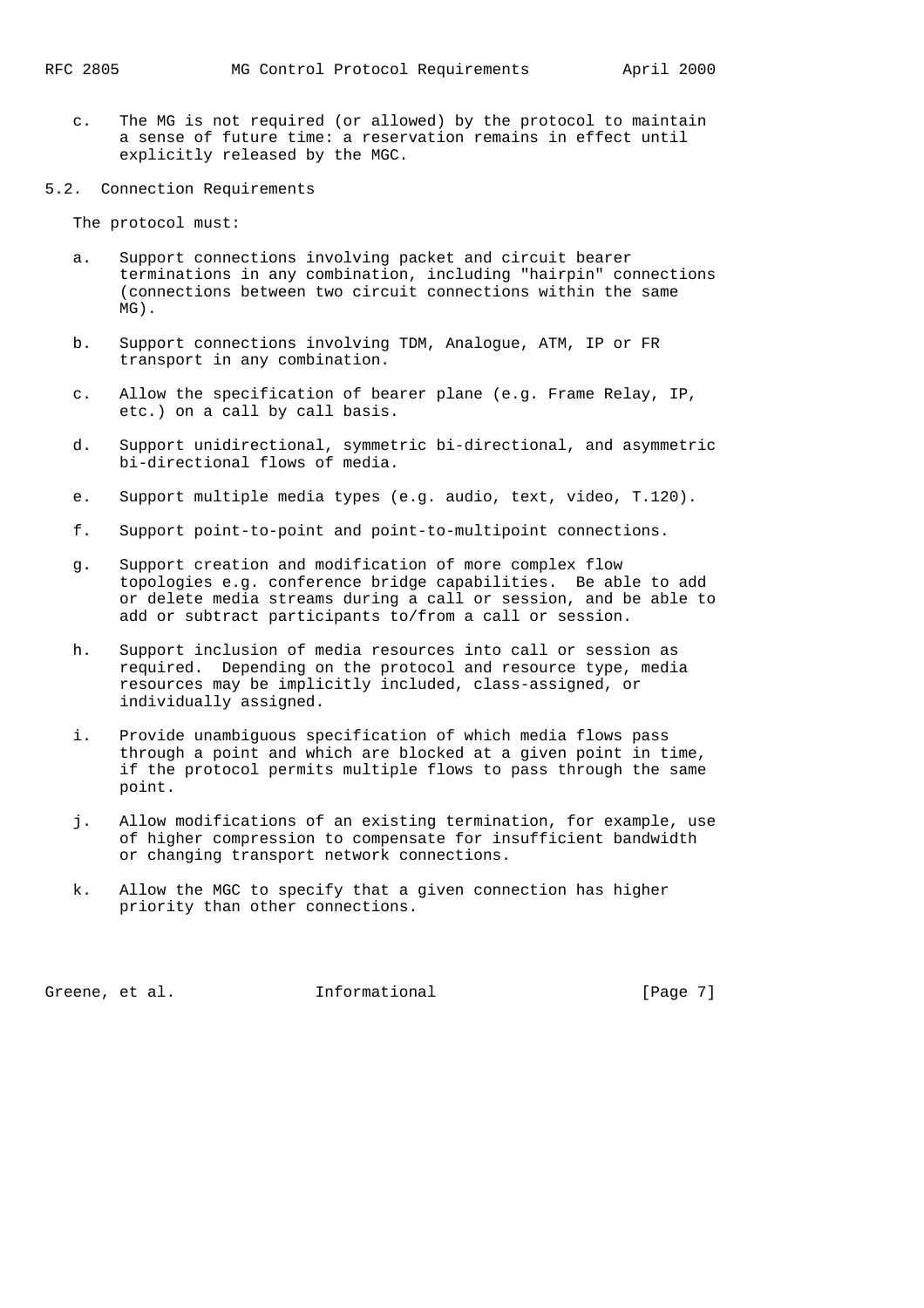l. Allow a reference to a port/termination on the MG to be a logical identifier,

 with a one-to-one mapping between a logical identifier and a physical port.

- m. Allow the MG to report events such as resource reservation and connection completion.
- 5.3. Media Transformations

The Protocol must:

- a. Support mediation/adaptation of flows between different types of transport
- b. Support invocation of additional processing such as echo cancellation.
- c. Support mediation of flows between different content encoding (codecs, encryption/decryption)
- d. Allow the MGC to specify whether text telephony/FAX/data modem traffic is to be terminated at the MG, modulated/demodulated, and converted to packets or forwarded by the MG in the media flow as voice band traffic.
- e. Allow the MGC to specify that Dual-Tone MultiFrequency (DTMF) digits or other line and trunk signals and general Multi- Frequency (MF) tones are to be processed in the MG and how these digits/signals/tones are to be handled. The MGC must be able to specify any of the following handling of such digits/signals/tones:
- 1. The digits/signals/tones are to be encoded normally in the audio RTP stream (e.g., no analysis of the digits/signals/tones).
- 2. Analyzed and sent to the MGC.
- 3. Received from the MGC and inserted in the line-side audio stream.
- 4. Analyzed and sent as part of a separate RTP stream (e.g., DTMF digits sent via a RTP payload separate from the audio RTP stream).
- 5. Taken from a separate RTP stream and inserted in the line-side audio stream.

Greene, et al. **Informational** [Page 8]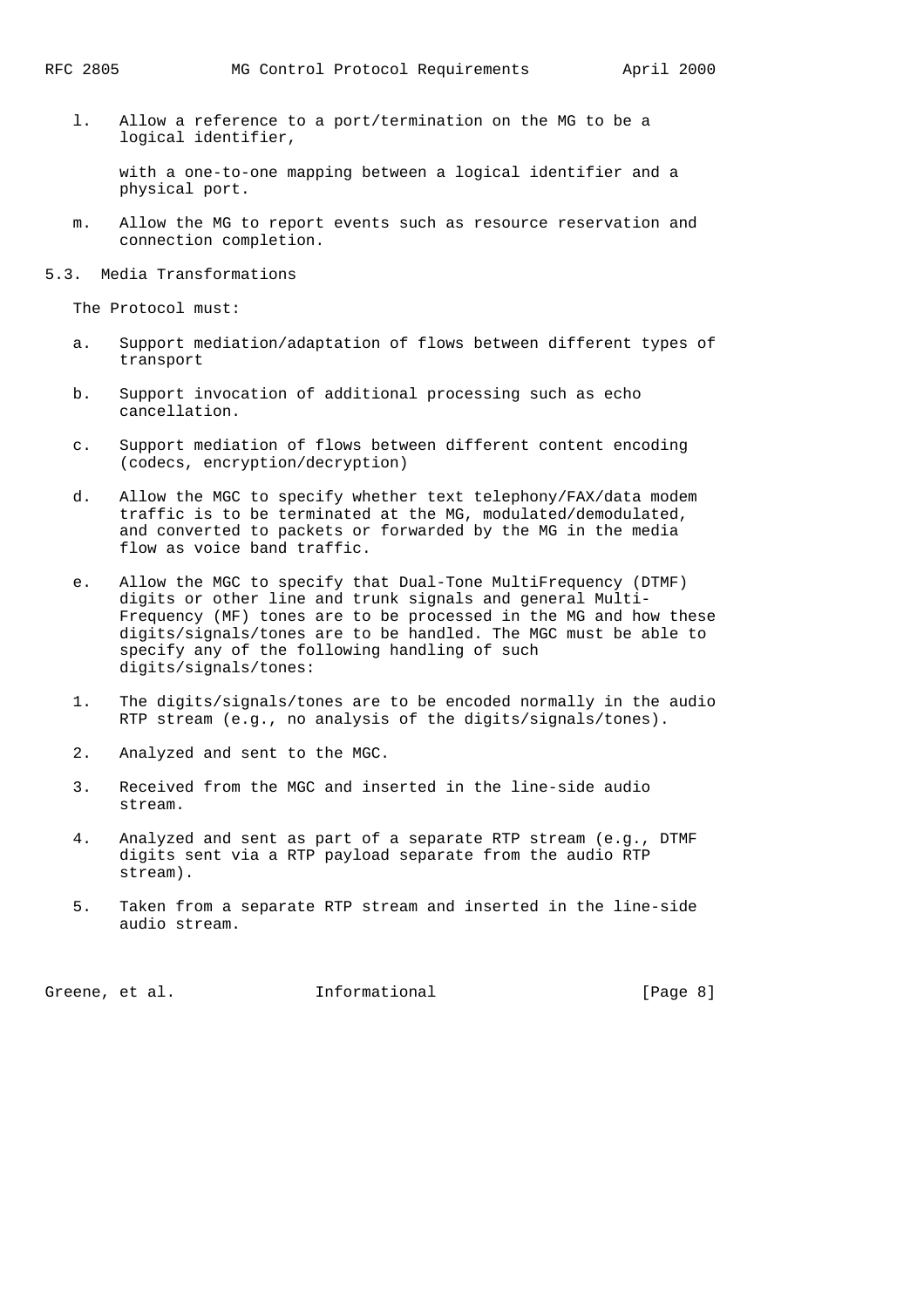- 6. Handled according to a script of instructions. For all but the first case, an option to mute the digits/signals/tones with silence, comfort noise, or other means (e.g., notch filtering of some telephony tones) must be provided. As detection of these events may take up to tens of milliseconds, the first few milliseconds of such digit/signal/tone may be encoded and sent in the audio RTP stream before the digit/signal/tone can be verified. Therefore muting of such digits/signals/tones in the audio RTP stream with silence or comfort noise is understood to occur at the earliest opportunity after the digit/signal/tone is verified.
- f. Allow the MGC to specify signalled flow characteristics on circuit as well as on packet bearer connections, e.g. u-law/a law.
- g. Allow for packet/cell transport adaptation only (no media adaptation) e.g. mid-stream (packet-to-packet) transpacketization/transcoding, or ATM AAL5 to and from ATM AAL2 adaptation.
- h. Allow the transport of audio normalization levels as a setup parameter, e.g., for conference bridging.
- i. Allow conversion to take place between media types e.g., text to speech and speech to text.
- 5.4. Signal/Event Processing and Scripting

The Protocol must:

- a. Allow the MGC to enable/disable monitoring for specific supervision events at specific circuit terminations
- b. Allow the MGC to enable/disable monitoring for specific events within specified media streams
- c. Allow reporting of detected events on the MG to the MGC. The protocol should provide the means to minimize the messaging required to report commonly-occurring event sequences.
- d. Allow the MGC to specify other actions (besides reporting) that the MG should take upon detection of specified events.
- e. Allow the MGC to enable and/or mask events.
- f. Provide a way for MGC to positively acknowledge event notification.

Greene, et al. **Informational** [Page 9]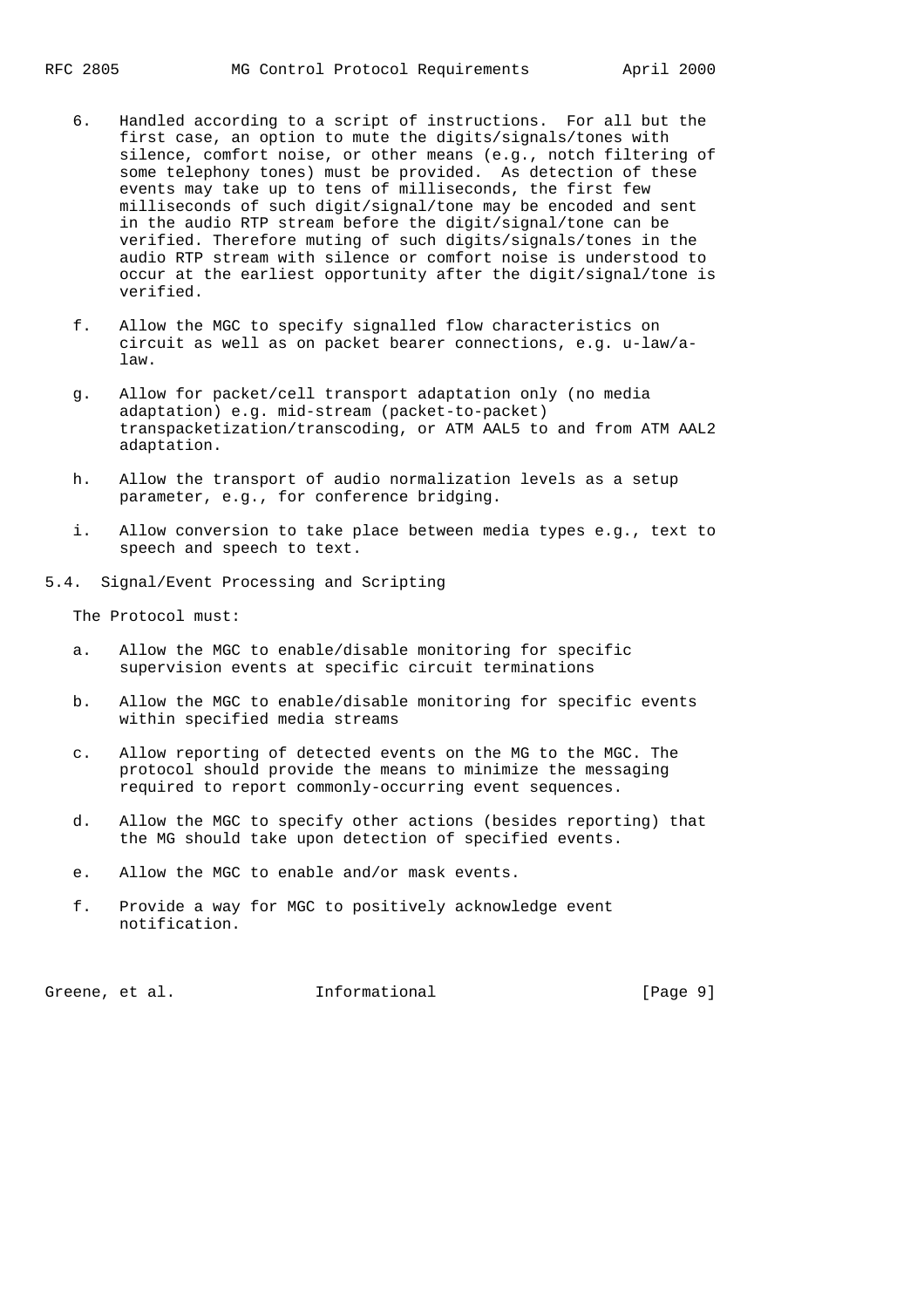- g. Allow the MGC to specify signals (e.g., supervision, ringing) to be applied at circuit terminations.
- h. Allow the MGC to specify content of extended duration (announcements, continuous tones) to be inserted into specified media flows.
- i. Allow the MGC to specify alternative conditions (detection of specific events, timeouts) under which the insertion of extended-duration signals should cease.
- j. Allow the MGC to download, and specify a script to be invoked on the occurrence of an event.
- k. Specify common events and signals to maximize MG/MGC interworking.
- l. Provide an extension mechanism for implementation defined events and signals with, for example, IANA registration procedures. It may be useful to have an Organizational Identifier (i.e. ITU, ETSI, ANSI, ) as part of the registration mechanism.
- m. The protocol shall allow the MGC to request the arming of a mid-call trigger even after the call has been set up.

#### 5.5. QoS/CoS

The Protocol must:

- a. Support the establishment of a bearer channel with a specified QoS/CoS.
- b. Support the ability to specify QoS for the connection between MGs, and by direction.
- c. Support a means to change QoS during a connection, as a whole and by direction.
- d. Allow the MGC to set QOS thresholds and receive notification when such thresholds cannot be maintained.
- e. Allow the jitter buffer parameters on RTP channels to be specified at connection setup.

Greene, et al. **Informational** [Page 10]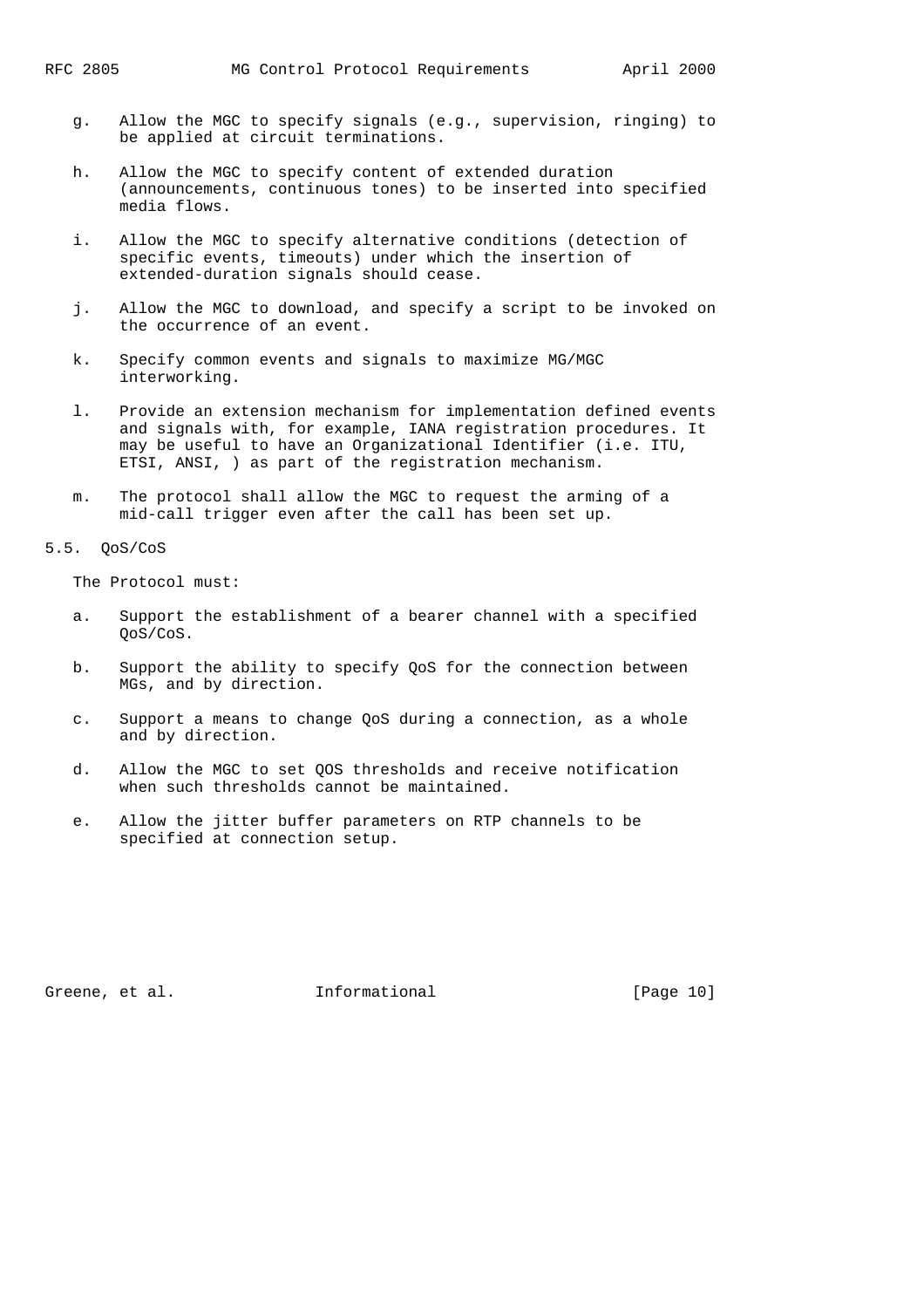5.6. Test Support

The protocol must:

- a. Support of the different types of PSTN Continuity Testing (COT) for both the originating and terminating ends of the circuit connection (2-wire and 4- wire).
- b. Specifically support test line operation (e.g. 103, 105, 108).
- 5.7. Accounting

The protocol must:

- a. Support a common identifier to mark resources related to one connection.
- b. Support collection of specified accounting information from MGs.
- c. Provide the mechanism for the MGC to specify that the MG report accounting information automatically at end of call, in mid-call upon request, at specific time intervals as specified by the MGC and at unit usage thresholds as specified by the MGC.
- d. Specifically support collection of:
- \* start and stop time, by media flow,
- \* volume of content carried (e.g. number of packets/cells transmitted, number received with and without error, inter arrival jitter), by media flow,
- \* QOS statistics, by media flow.
- e. Allow the MGC to have some control over which statistics are reported, to enable it to manage the amount of information transferred.
- 5.8. Signalling Control

 Establishment and provisioning of signalling backhaul channels (via SIGTRAN for example) is out of scope. However, the MG must be capable of supporting detection of events, and application of signals associated with basic analogue line, and CAS type signalling. The protocol must:

 a. Support the signalling requirements of analogue lines and Channel Associated Signaling (CAS).

Greene, et al. **Informational** [Page 11]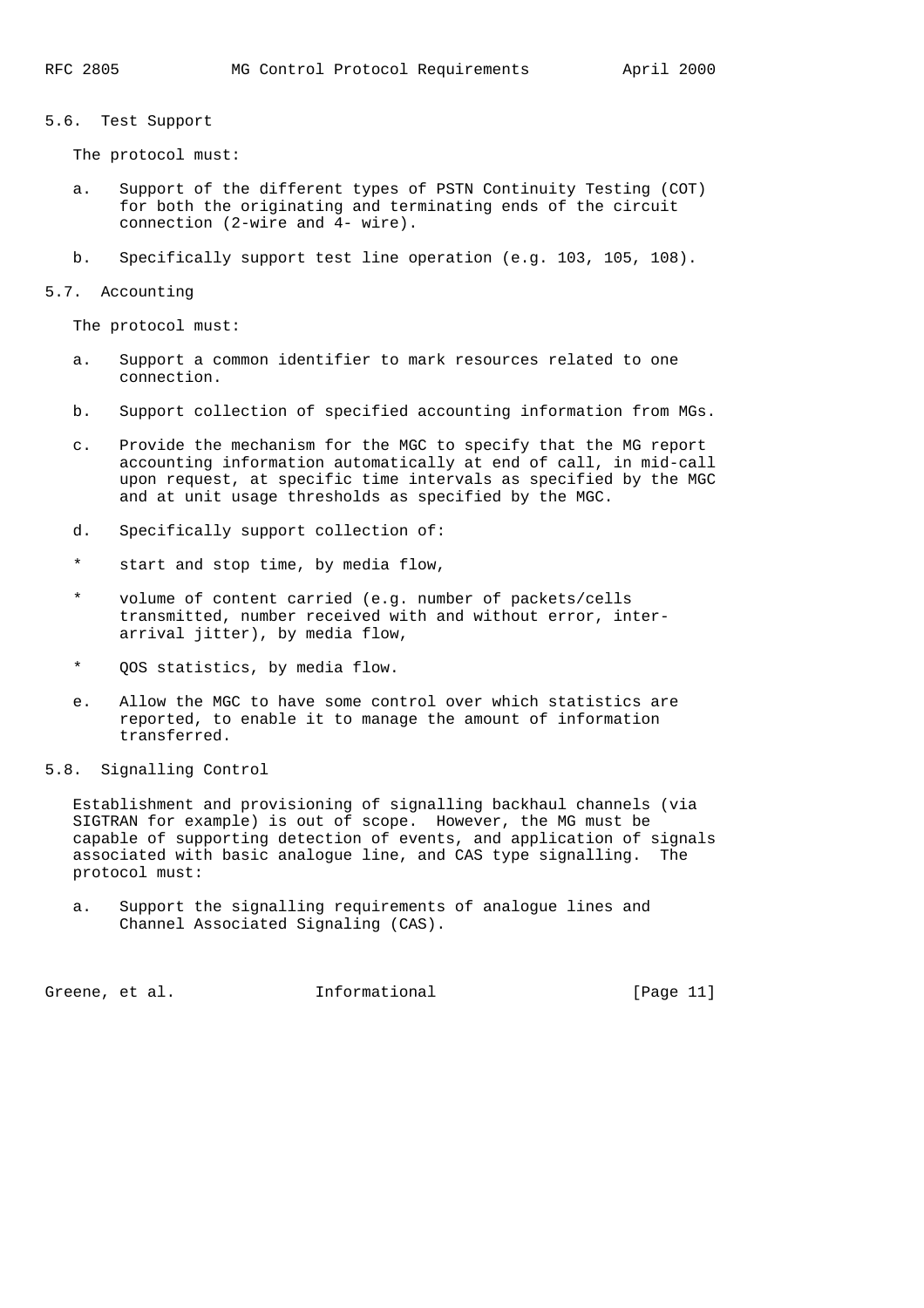- b. Support national variations of such signalling.
- c. Provide mechanisms to support signalling without requiring MG- MGC timing constraints beyond that specified in this document.
- d. Must not create a situation where the MGC and the MG must be homologated together as a mandatory requirement of using the protocol;

 i.e. it must be possible to optionally conceal signaling type variation from the MGC.

- 6. Resource Control
- 6.1. Resource Status Management

The protocol must:

- a. Allow the MG to report changes in status of physical entities supporting bearer terminations, media resources, and facility associated signalling channels, due to failures, recovery, or administrative action. It must be able to report whether a termination is in service or out of service.
- b. Support administrative blocking and release of TDM circuit terminations.

 Note: as the above point only relates to ISUP-controlled circuits, it may be unnecessary to require this since the MGC controls their use. However, it may be meaningful for MF and R2-signalled trunks, where supervisory states are set to make the trunks unavailable at the far end.

- c. Provide a method for the MGC to request that the MG release all resources under the control of a particular MGC currently in use, or reserved, for any or all connections.
- d. Provide an MG Resource Discovery mechanism which must allow an MGC to discover what resources the MG has. Expressing resources can be an arbitrarily difficult problem and the initial release of the protocol may have a simplistic view of resource discovery.

 At a minimum, resource discovery must enumerate the names of available circuit terminations and the allowed values for parameters supported by terminations.

Greene, et al. 1nformational [Page 12]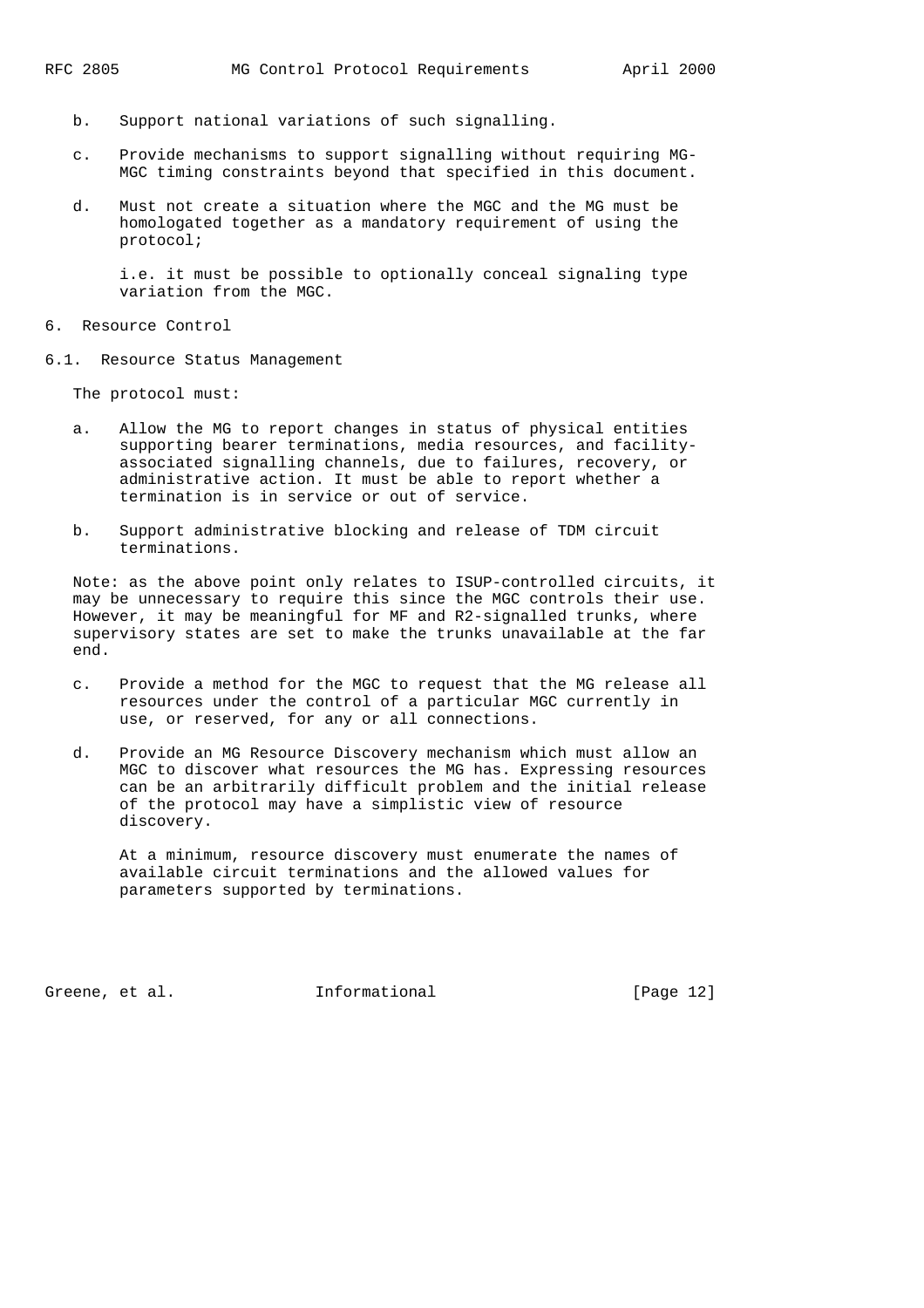The protocol should be defined so that simple gateways could respond with a relatively short, pre-stored response to the discovery request mechanism. In general, if the protocol defines a mechanism that allows the MGC to specify a setting or parameter for a resource or connection in the MG, and MGs are not required to support all possible values for that setting or parameter, then the discovery mechanism should provide the MGC with a method to determine what possible values such settings or parameters are supported in a particular MG.

- e. Provide a mechanism to discover the current available resources in the MG, where resources are dynamically consumed by connections and the MGC cannot reasonably or reliably track the consumption of such resources. It should also be possible to discover resources currently in use, in order to reconcile inconsistencies between the MGC and the MG.
- f. Not require an MGC to implement an SNMP manager function in order to discover capabilities of an MG that may be specified during context establishment.
- 6.2. Resource Assignment

The protocol must:

- a. Provide a way for the MG to indicate that it was unable to perform a requested action because of resource exhaustion, or because of temporary resource unavailability.
- b. Provide an ability for the MGC to indicate to an MG the resource to use for a call (e.g. DS0) exactly, or indicate a set of resources (e.g. pick a DS0 on a T1 line or a list of codec types) via a "wild card" mechanism from which the MG can select a specific resource for a call (e.g. the 16th timeslot, or G.723).
- c. Allow the use of DNS names and IP addresses to identify MGs and MGCs. This shall not preclude using other identifiers for MGs or MGCs when other non IP transport technologies for the protocol are used.
- 7. Operational/Management Requirements
- 7.1. Assurance of Control/Connectivity

 To provide assurance of control and connectivity, the protocol must provide the means to minimize duration of loss of control due to loss of contact, or state mismatches.

Greene, et al. **Informational** [Page 13]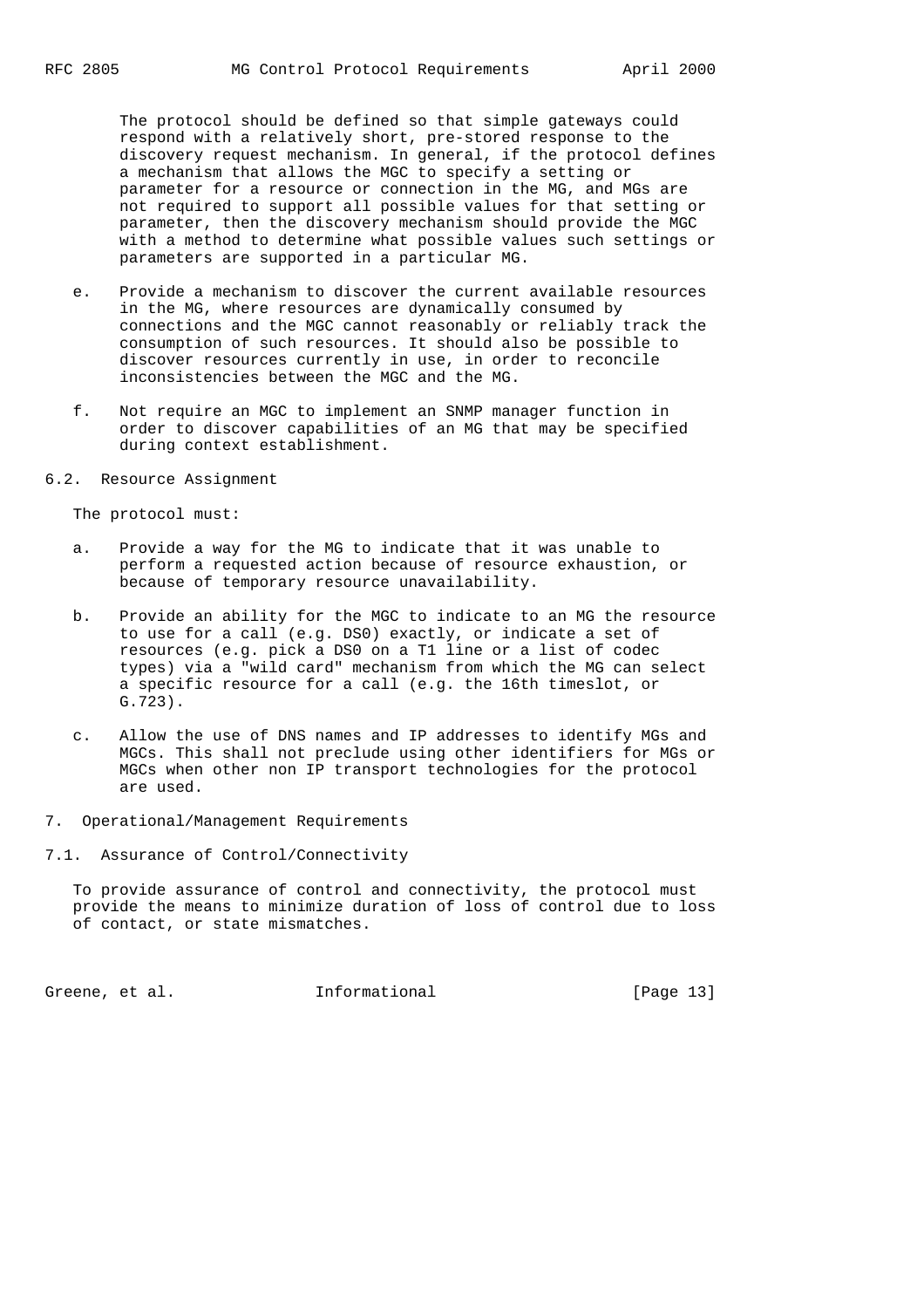The protocol must:

 a. Support detection and recovery from loss of contact due to failure/congestion of communication links or due to MG or MGC failure.

 Note that failover arrangements are one of the mechanisms which could be used to meet this requirement.

- b. Support detection and recovery from loss of synchronized view of resource and connection states between MGCs and MGs. (e.g. through the use of audits).
- c. Provide a means for MGC and MG to provide each other with booting and reboot indications, and what the MG's configuration is.
- d. Permit more than one backup MGC and provide an orderly way for the MG to contact one of its backups.
- e. Provide for an orderly switchback to the primary MGC after it recovers. How MGCs coordinate resources between themselves is outside the scope of the protocol.
- f. Provide a mechanism so that when an MGC fails, connections already established can be maintained. The protocol does not have to provide a capability to maintain connections in the process of being connected, but not actually connected when the failure occurs.
- g. The Protocol must allow the recovery or redistribution of traffic without call loss.
- 7.2. Error Control

The protocol must:

- a. Allow for the MG to report reasons for abnormal failure of lower layer connections e.g. TDM circuit failure, ATM VCC failure.
- b. Allow for the MG to report Usage Parameter Control (UPC) events.
- c. Provide means to ameliorate potential synchronization or focused overload of supervisory/signaling events that can be detrimental to either MG or MGC operation. Power restoration or signaling transport re-establishment are typical sources of potentially detrimental signaling showers from MG to MGC or vice-versa.

Greene, et al. 1nformational [Page 14]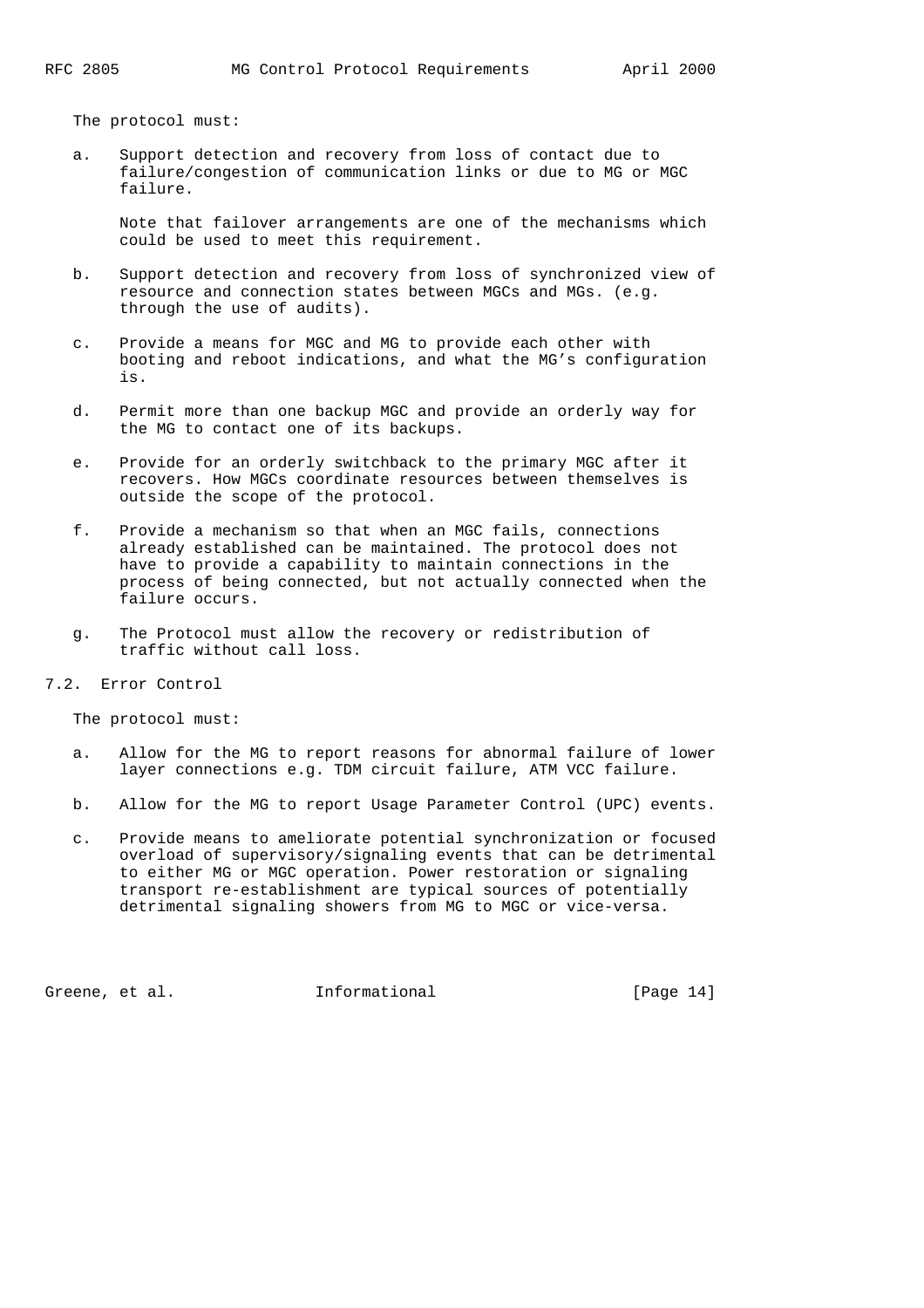- d. Allow the MG to notify the MGC that a termination was terminated and communicate a reason when a terminations is taken out-of service unilaterally by the MG due to abnormal events.
- e. Allow the MGC to acknowledge that a termination has been taken out-of-service.
- f. Allow the MG to request the MGC to release a termination and communicate a reason.
- g. Allow the MGC to specify, as a result of such a request its decision to take termination down, leave it as is or modify it.

7.3. MIB Requirements

 The Protocol must define a common MG MIB, which must be extensible, but must:

- a. Provide information on:
- \* mapping between resources and supporting physical entities.
- \* statistics on quality of service on the control and signalling backhaul interfaces.
- \* statistics required for traffic engineering within the MG.
- b. The protocol must allow the MG to provide to the MGC all information the MGC needs to provide in its MIB.
- c. MG MIB must support implementation of H.341 by either the MG, MGC, or both acting together.
- 8. General Protocol Requirements

The protocol must:

- a. Support multiple operations to be invoked in one message and treated as a single transaction.
- b. Be both modular and extensible. Not all implementations may wish to support all of the possible extensions for the protocol. This will permit lightweight implementations for specialized tasks where processing resources are constrained. This could be accomplished by defining particular profiles for particular uses of the protocol.

Greene, et al. 1nformational [Page 15]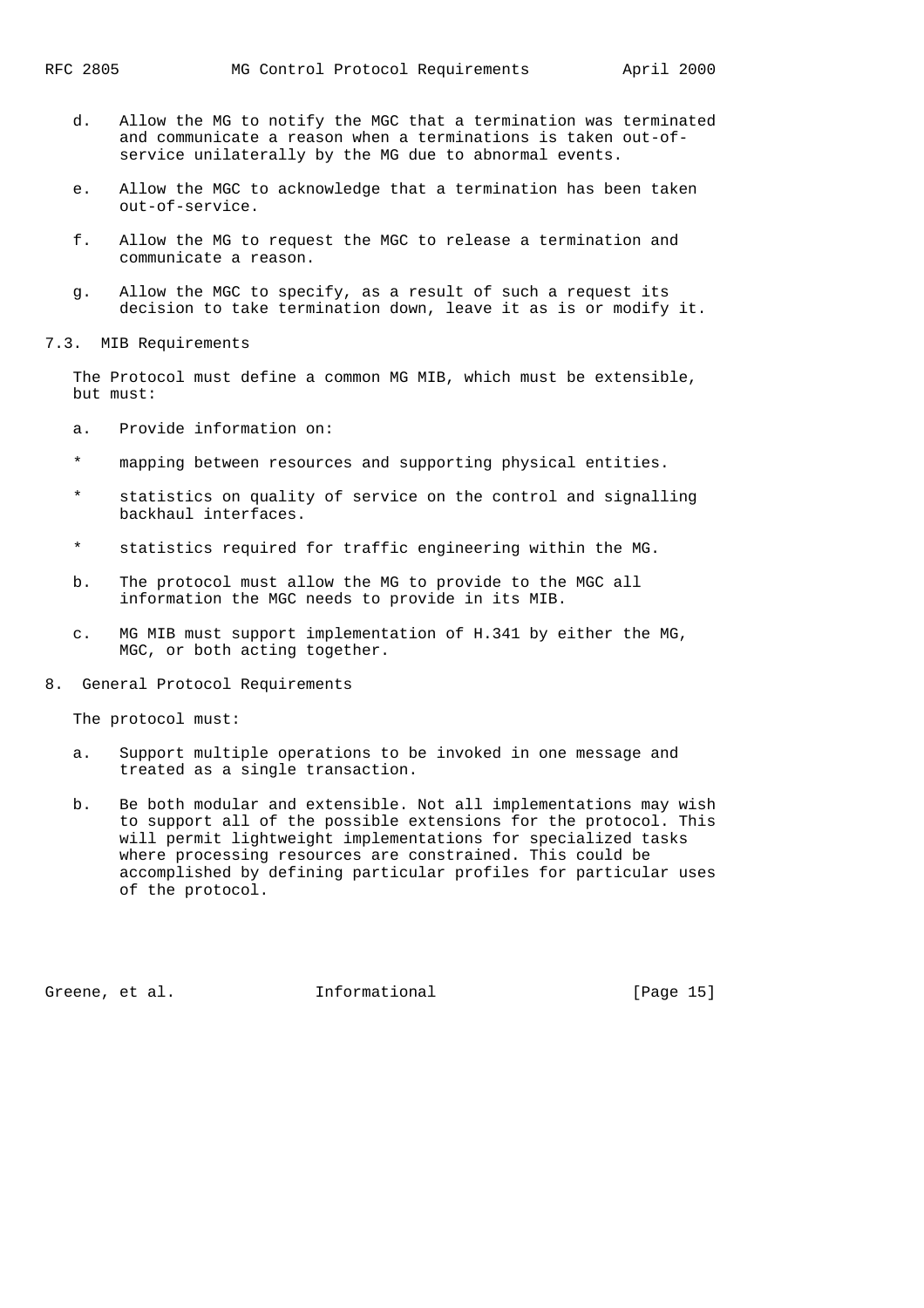- c. Be flexible in allocation of intelligence between MG and MGC. For example, an MGC may want to allow the MG to assign particular MG resources in some implementations, while in others, the MGC may want to be the one to assign MG resources for use.
- d. Support scalability from very small to very large MGs: The protocol must support MGs with capacities ranging from one to millions of terminations.
- e. Support scalability from very small to very large MGC span of control: The protocol should support MGCs that control from one MG to a few tens of thousands of MGs.
- f. Support the needs of a residential gateway that supports one to a few lines, and the needs of a large PSTN gateway supporting tens of thousands of lines. Protocol mechanisms favoring one extreme or the other should be minimized in favor of more general purpose mechanism applicable to a wide range of MGs. Where special purpose mechanisms are proposed to optimize a subset of implementations, such mechanisms should be defined as optional, and should have minimal impact on the rest of the protocol.
- g. Facilitate MG and MGC version upgrades independently of one another. The protocol must include a version identifier in the initial message exchange.
- h. Facilitate the discovery of the protocol capabilities of the one entity to the other.
- i. Specify commands as optional (they can be ignored) or mandatory (the command must be rejected), and within a command, to specify parameters as optional (they can be ignored) or mandatory (the command must be rejected).
- 8.1. MG-MGC Association Requirements

The Protocol must:

- a. Support the establishment of a control relationship between an MGC and an MG.
- b. Allow multiple MGCs to send control messages to an MG. Thus, the protocol must allow control messages from multiple signalling addresses to a single MG.

Greene, et al. 1nformational [Page 16]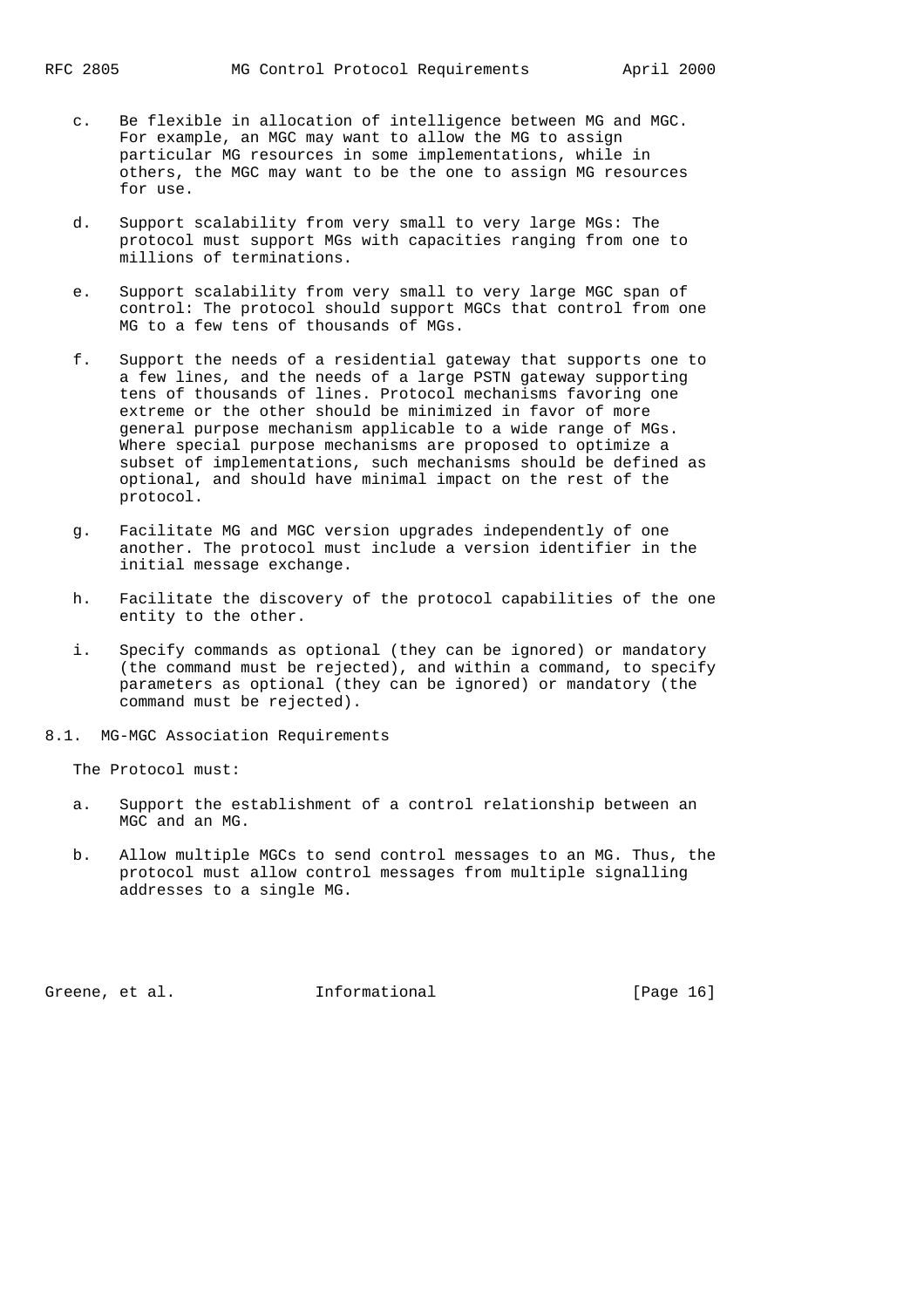- c. Provide a method for the MG to tell an MGC that the MG received a command for a resource that is under the control of a different MGC.
- d. Support a method for the MG to control the rate of requests it receives from the MGC (e.g. windowing techniques, exponential back-off).
- e. Support a method for the MG to tell an MGC that it cannot handle any more requests.

#### 8.2. Performance Requirements

The protocol must:

- a. Minimize message exchanges between MG and MGC, for example during boot/reboot, and during continuity tests.
- b. Support Continuity test constraints which are a maximum of 200ms cross-MGC IAM (IAM is the name given to an SS7 connection setup msg) propagation delay, and a maximum of 200ms from end of dialing to IAM emission.
- c. Make efficient use of the underlying transport mechanism. For example, protocol PDU sizes vs. transport MTU sizes needs to be considered in designing the protocol.
- d. Not contain inherent architectural or signaling constraints that would prohibit peak calling rates on the order of 140 calls/second on a moderately loaded network.
- e. Allow for default/provisioned settings so that commands need only contain non-default parameters.

#### 9. Transport

9.1. Assumptions made for underlying network

The protocol must assume that the underlying network:

- a. May be over large shared networks: proximity assumptions are not allowed.
- b. Does not assure reliable delivery of messages.
- c. Does not guarantee ordering of messages: Sequenced delivery of messages associated with the same source of events is not assumed.

Greene, et al. 1nformational 1999 [Page 17]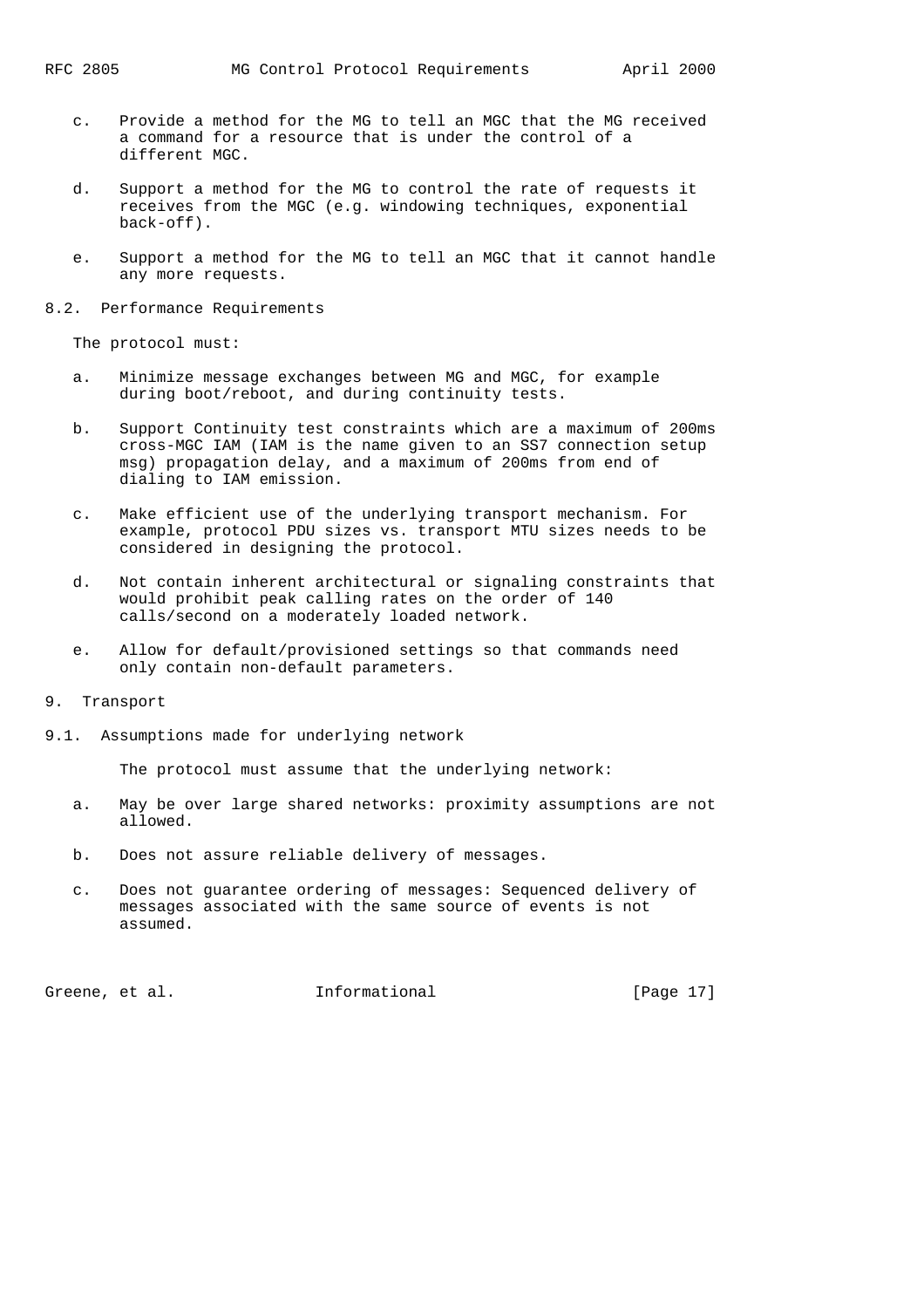- d. Does not prevent duplicate transmissions.
- 9.2. Transport Requirements

The protocol must:

- a. Provide the ability to abort delivery of obsolete messages at the sending end if their transmission has not been successfully completed. For example, aborting a command that has been overtaken by events.
- b. Support priority messages: The protocol shall allow a command precedence to allow priority messages to supercede non-priority messages.
- c. Support of large fan-out at the MGC.
- d. Provide a way for one entity to correlate commands and responses with the other entity.
- e. Provide a reason for any command failure.
- f. Provide that loss of a packet not stall messages not related to the message(s) contained in the packet lost.

 Note that there may be enough protocol reliability requirements here to warrant a separate reliable transport layer be written apart from the Media Gateway Control Protocol. Also need to compare Megaco reliable transport requirements with similar Sigtran requirements.

10. Security Requirements

 Security mechanisms may be specified as provided in underlying transport mechanisms, such as IPSEC. The protocol, or such mechanisms, must:

- a. Allow for mutual authentication at the start of an MGC-MG association
- b. Allow for preservation of the of control messages once the association has been established.
- c. Allow for optional confidentiality protection of control messages. The mechanism should allow a choice in the algorithm to be used.
- d. Operate across untrusted domains in a secure fashion.

Greene, et al. **Informational** [Page 18]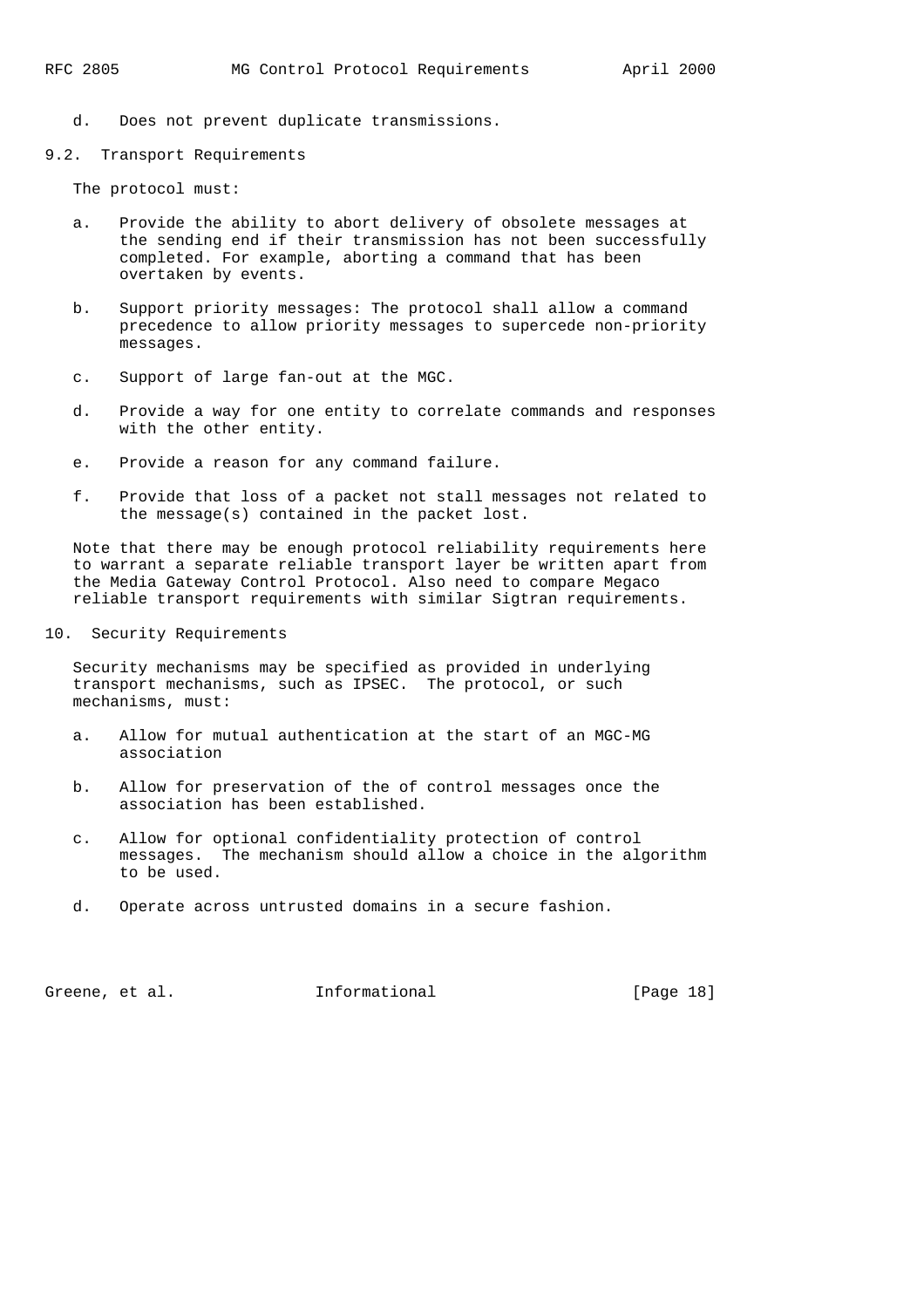- e. Support non-repudiation for a customer-located MG talking to a network operator's MGC.
- f. Define mechanisms to mitigate denial of service attacks

 Note: the protocol document will need to include an extended discussion of security requirements, offering more precision on each threat and giving a complete picture of the defense including non protocol measures such as configuration.

- g. It would be desirable for the protocol to be able to pass through commonly-used firewalls.
- 11. Requirements specific to particular bearer types

 The bearer types listed in Table 1 can be packaged into different types of MGs. Examples are listed in the following sections. How they are packaged is outside the scope of the general Media Gateway control protocol. The protocol must support all types of bearer types listed in Table 1.

Greene, et al. **Informational** [Page 19]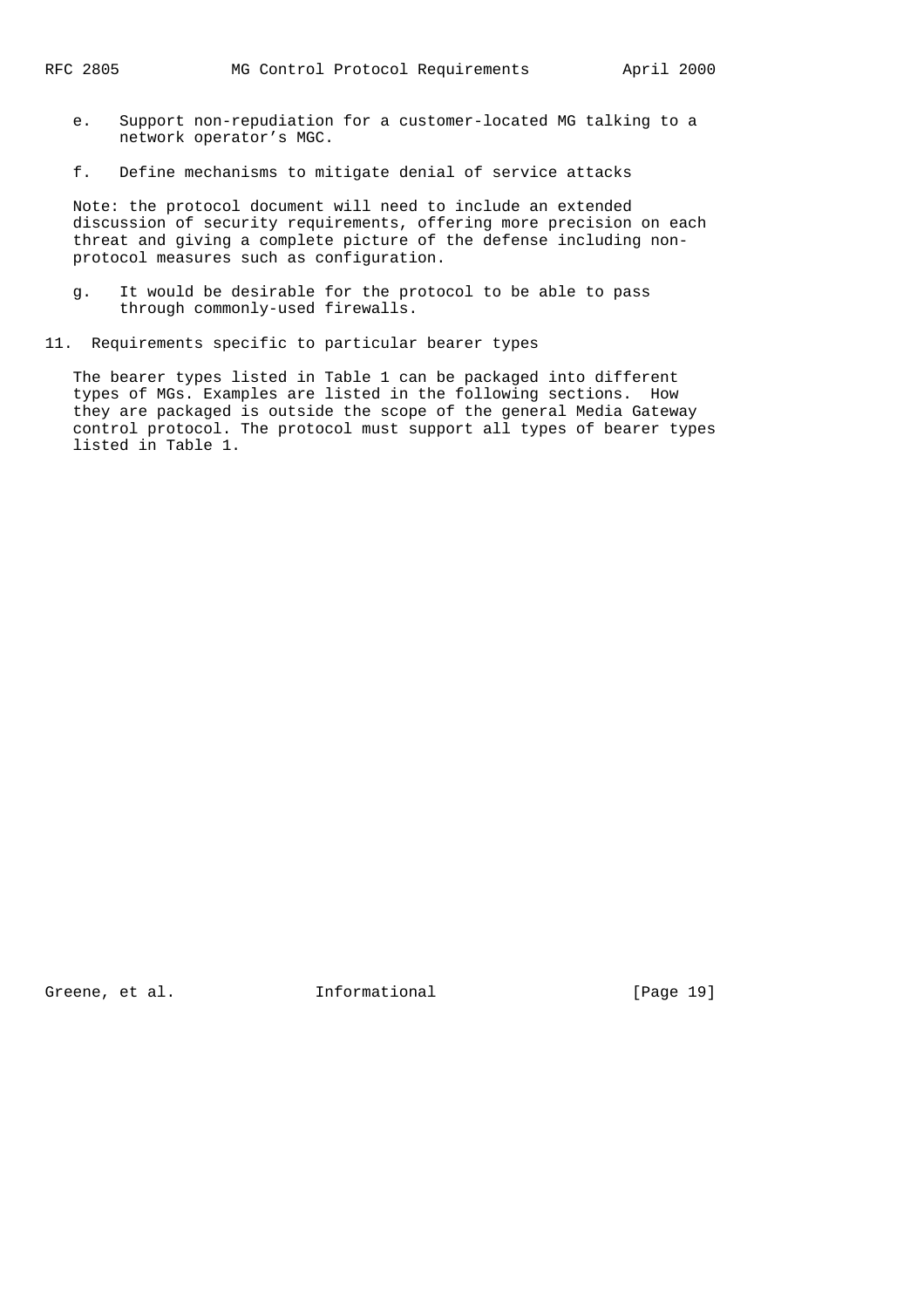Table 1: Bearer Types and Applications

| Bearer Type                                       | Applications Transit Network                                  |                   |
|---------------------------------------------------|---------------------------------------------------------------|-------------------|
| Trunk+ISUP                                        | trunking/access IP, ATM, FR<br>Voice, Fax, NAS,<br>Multimedia |                   |
| $Trunk+MF$                                        | trunking/access<br>Voice, Fax, NAS,<br>Multimedia             | IP, ATM, FR       |
| ISDN                                              | trunking/access<br>Voice, Fax, NAS,<br>Multimedia             | IP, ATM, FR       |
| Analogue                                          | Voice,Fax,<br>Text Telephony                                  | IP, ATM, FR       |
| Termination in a Restricted<br>Capability Gateway | Voice,Fax,<br>Text Telephony                                  | IP, ATM, FR       |
| Application Termination                           | IVR, ARF, Announcement Server,<br>Voice Recognition Server,   |                   |
| Multimedia H.323                                  | H.323 Multimedia<br>Gateway and MCU                           | IP, ATM, FR       |
| Multimedia H.320                                  | H.323 GW and MCU                                              | ISDN, IP, ATM, FR |

<sup>11.1.</sup> Media-specific Bearer Types

 This section describes requirements for handling terminations attached to specific types of networks.

11.1.1. Requirements for TDM PSTN (Circuit)

This bearer type is applicable to a Trunking GW, Access GW, ...

The protocol must allow:

- a. the MGC to specify the encoding to use on the attached circuit.
- b. In general, if something is set by a global signalling protocol (e.g. ISUP allows mu-Law or A-Law to be signaled using ISUP) then it must be settable by the protocol.

Greene, et al. 1nformational [Page 20]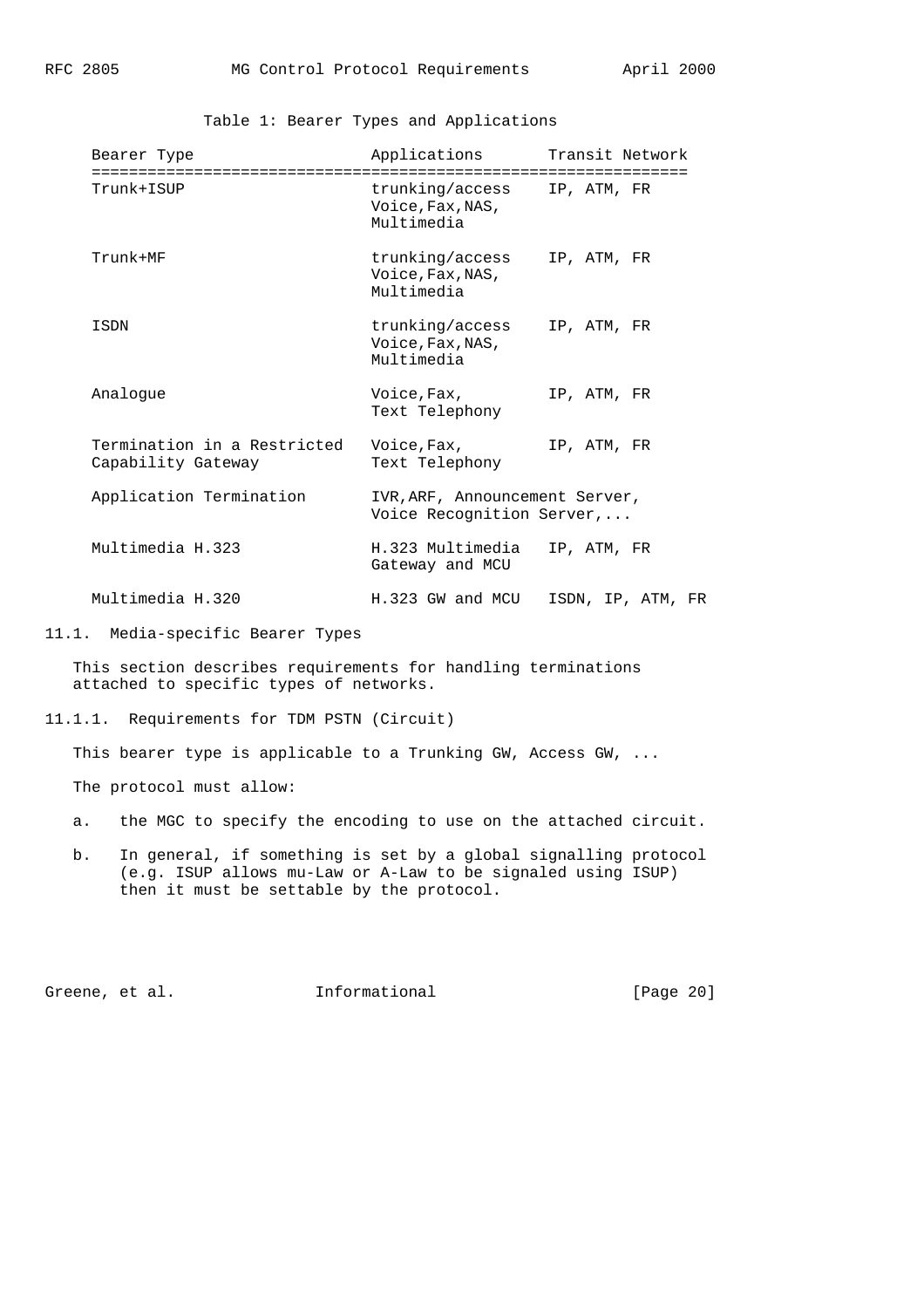- c. TDM attributes:
- \* Echo cancellation,
- \* PCM encoding or other voice compression (e.g. mu-law or A-law),
- \* encryption,
- \* rate adaptation (e.g. V.110, or V.120).
- d. for incoming calls, identification of a specific TDM circuit (timeslot and facility).
- e. for calls outgoing to the circuit network, identification of a specific circuit or identification of a circuit group with the indication that the MG must select and return the identification of an available member of that group.
- f. specification of the default encoding of content passing to and from a given circuit, possibly on a logical or physical circuit group basis.
- g. specification at any point during the life of a connection of variable aspects of the content encoding, particularly including channel information capacity.
- h. specification at any point during the life of a connection of loss padding to be applied to incoming and outgoing media streams at the circuit termination.
- i. specification at any point during the life of a connection of the applicability of echo cancellation to the outgoing media stream.
- j. Multi-rate calls to/from the SCN.
- k. H-channel (n x 64K) calls to/from the SCN.
- l. B channel aggregation protocols for creating high speed channels for multimedia over the SCN.
- m. Modem terminations and negotiations.

The protocol may also allow:

- n. specification of sub-channel media streams,
- o. specification of multi-channel media streams.

Greene, et al. **Informational** [Page 21]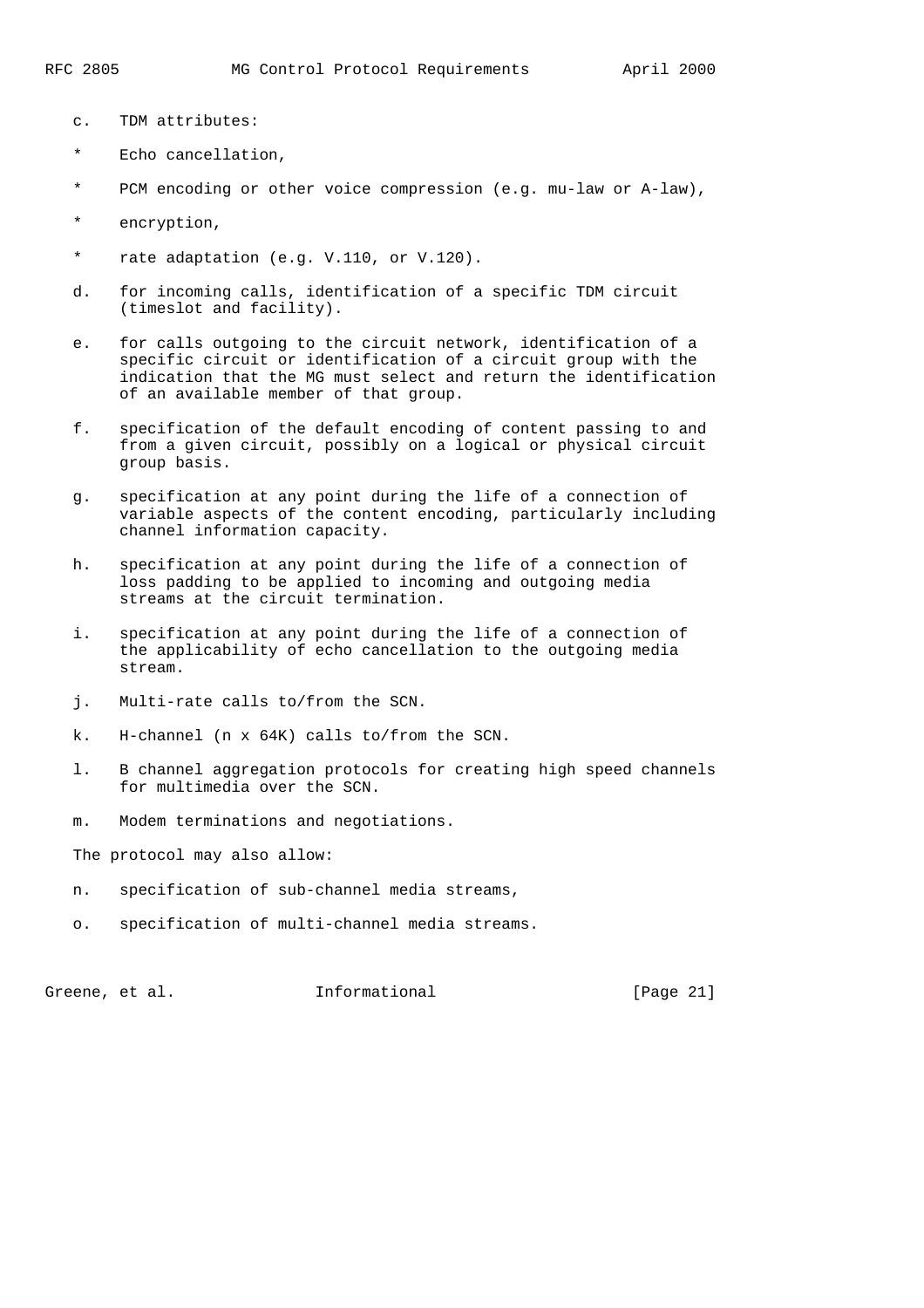11.1.2. Packet Bearer Type

The protocol must be able to specify:

- a. ingress and egress coding (i.e. the way packets coming in and out are encoded) (including encryption).
- b. near and far-end ports and other session parameters for RTP and RTCP.

The protocol must support reporting of:

- c. re-negotiation of codec for cause for further study
- d. on Trunking and Access Gateways, resources capable of more than one active connection at a time must also be capable of mixing and packet duplication.

The protocol must allow:

- e. specification of parameters for outgoing and incoming packet flows at separate points in the life of the connection (because far-end port addresses are typically obtained through a separate signalling exchange before or after the near-end port addresses are assigned).
- f. the possibility for each Media Gateway to allocate the ports on which it will receive packet flows (including RTCP as well as media streams) and report its allocations to the Media Gateway Controller for signalling to the far end. Note that support of different IP backbone providers on a per call basis would require that the ports on which packets flow be selected by the MGC. (but only if the IP address of the MG is different for each backbone provider).
- g. the specification at any point during the life of a connection of RTP payload type and RTP session number for each RTP encapsulated media flow.
- h. the ability to specify whether outgoing flows are to be uni-cast or multi-cast. Note that on an IP network this information is implicit in the destination address, but in other networks this is a connection parameter.
- i. invoking of encryption/decryption on media flows and specification of the associated algorithm and key.

Greene, et al. 1nformational 1999 [Page 22]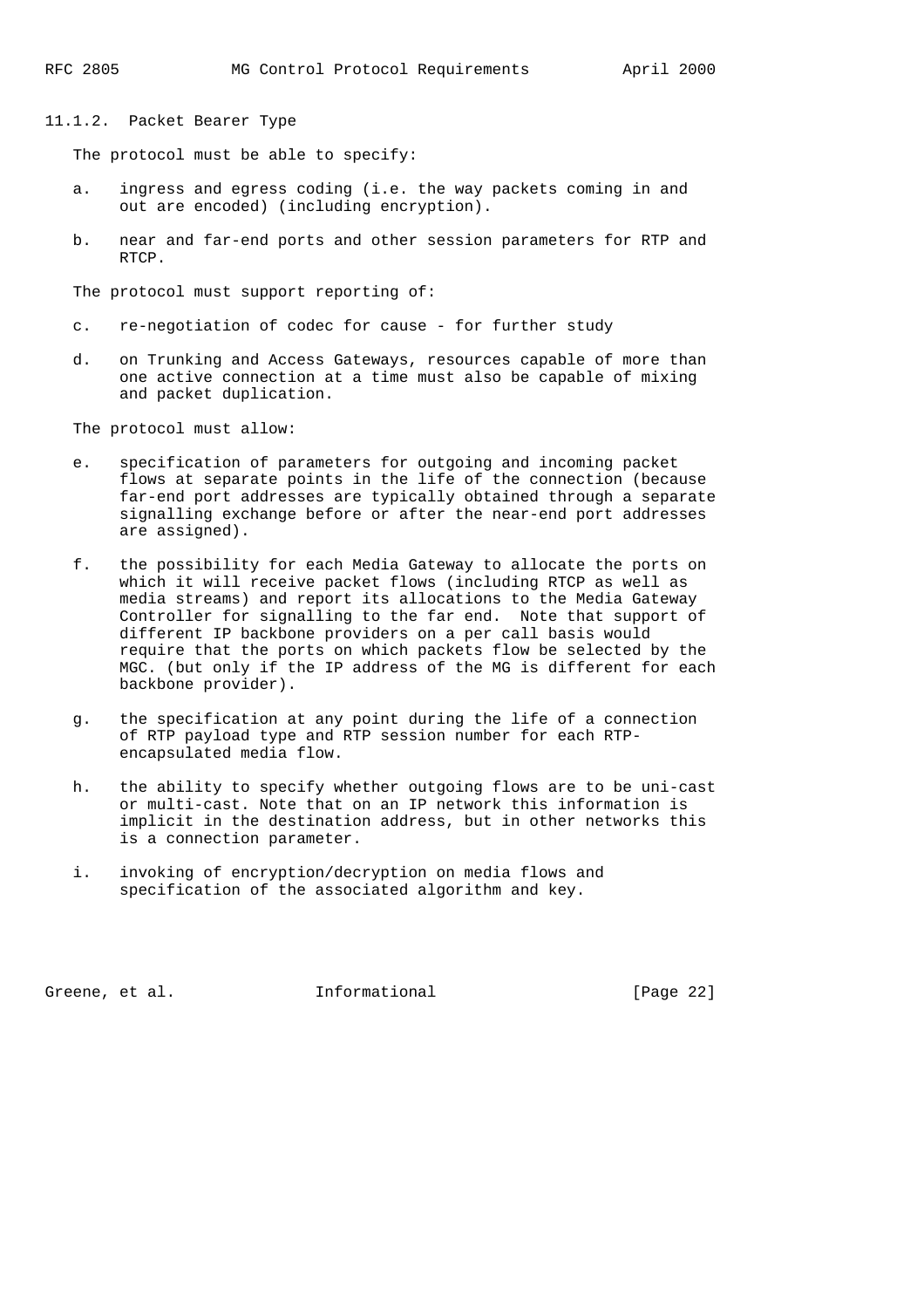The protocol should also allow:

 j. the MGC to configure non-RTP (proprietary or other) encapsulated packet flows.

11.1.3. Bearer type requirements for ATM

This bearer type is applicable to Trunking GW, Access GW, ....

11.1.3.1. Addressing

- a. The protocol must be able to specify the following termination attributes:
- \* VC identifier,
- \* VC identifier plus AAL2 slot, and variant of these allowing the gateway to choose (part of) the identifier,
- \* remote termination network address, remote MG name.
- b. Allow specification of an ATM termination which is to be assigned to an MG connection as a VC identifier, a VC identifier plus AAL2 slot, a wild-carded variant of either of these. A remote termination network address, or a remote MG name could also be used when the MG can select the VC and change the VC during the life of the connection by using ATM signalling.
- c. Provide an indication by the MG of the VC identifier and possibly AAL2 slot of the termination actually assigned to a connection.
- d. Provide a means to refer subsequently to that termination.
- e. Refer to an existing VCC as the physical interface + Virtual Path Identifier (VPI) + Virtual Circuit Identifier (VCI).
- f. Where the VCC is locally established (SVCs signalled by the Gateway through UNI or PNNI signalling or similar), the VCC must be indirectly referred to in terms which are of significance to both ends of the VCC. For example, a global name or the ATM address of the ATM devices at each end of the VCC. However, it is possible/probable that there may be several VCCs between a given pair of ATM devices. Therefore the ATM address pair must be further resolved by a VCC identifier unambiguous within the context of the ATM address pair.
- g. refer to a VCC as the Remote GW ATM End System Address + VCCI.

Greene, et al. **Informational** [Page 23]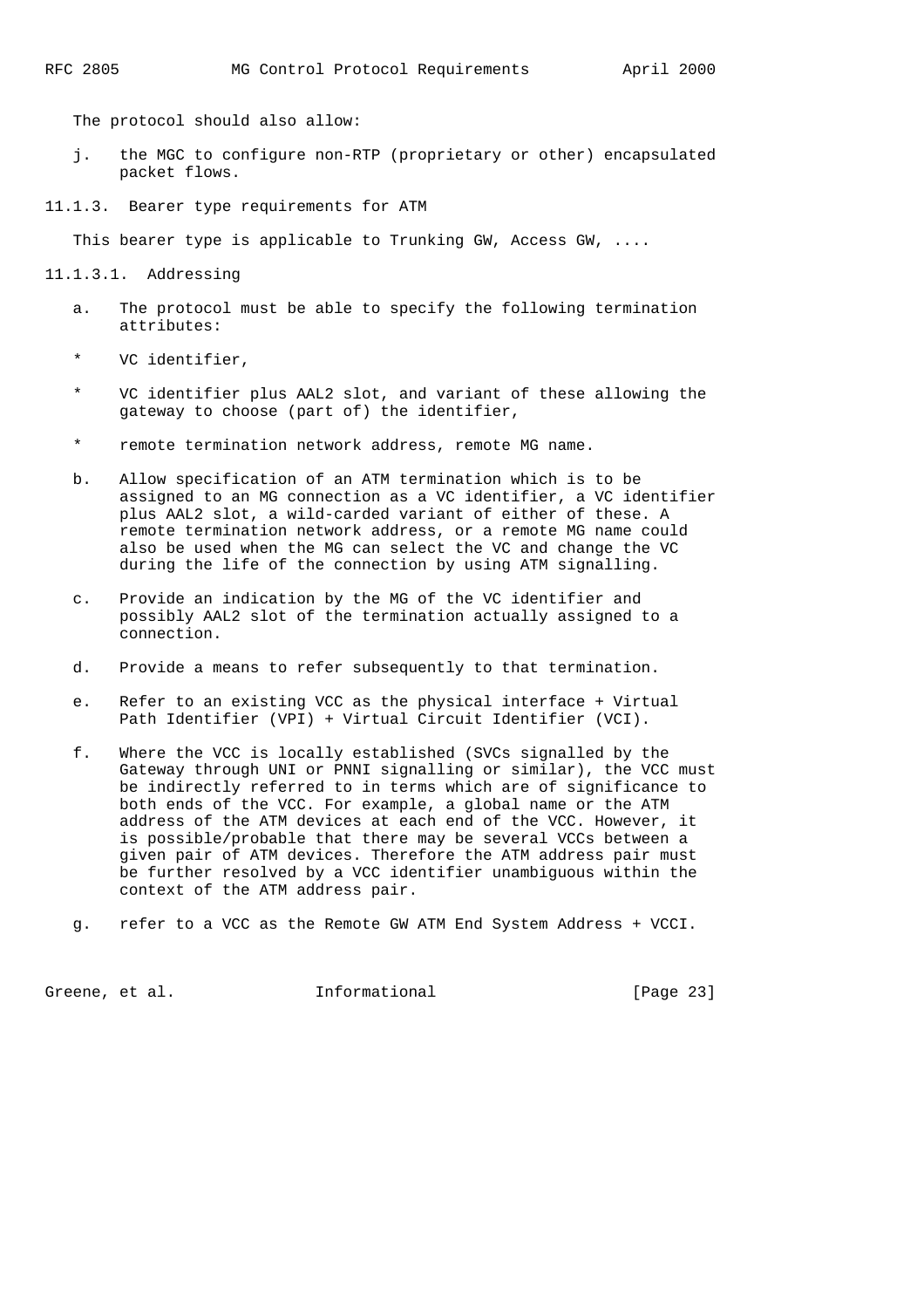- h. allow the VCCI to be selected by the MG or imposed on the MG.
- i. support all ATM addressing variants (e.g. ATM End System Address (AESA) and E.164).

11.1.3.2. Connection related requirements

The protocol must:

- a. Allow for the de-coupling of creation/deletion of the narrow band connection from the creation/deletion of the underlying VCC.
- b. Allow for efficient disconnection of all connections associated with a physical port or VCC. As an example, this could aggregate disconnections across a broadband circuit which experienced a physical error.
- c. Allow the connection established using this protocol to be carried over a VCC, which may be a:
- \* PVC or SPVC,
- an SVC established on demand, either by the MGC itself or by a broker acting on its behalf or,
- \* an SVC originated as required by the local MG, or by the remote end to the local MG through UNI or PNNI signalling.
- d. Allow ATM transport parameters and QoS parameters to be passed to the MG.
- e. Allow blocking and unblocking of a physical interface, a VCC or an AAL1/AAL2 channel.

The protocol should:

- f. Where a VCC is required to be established on a per narrow-band call basis, allow all necessary information to be passed in one message.
- 11.1.3.3. Media adaptation

The protocol must:

a. Allow AAL parameters to be passed to the MG.

Greene, et al. 1nformational [Page 24]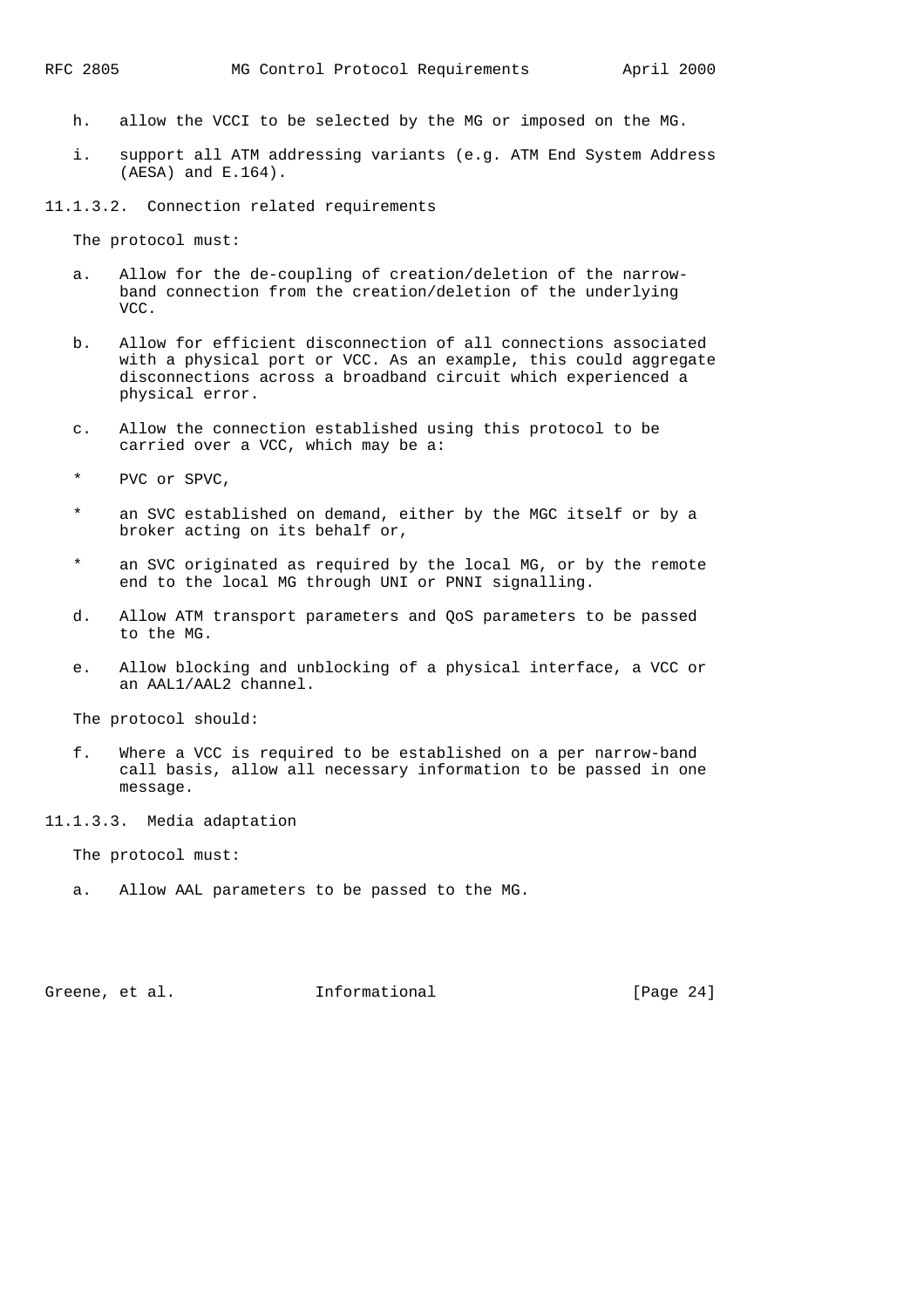- b. Allow AAL1/AAL2 multiple narrow-band calls to be mapped to a single VCC. For AAL2, these calls are differentiated within each VCC by a AAL2 channel identifier. An AAL2 connection may span more than 1 VCC and transit AAL2 switching devices. ITU Q.2630.1 [2] defines an end-to-end identifier called the Served User Generated Reference (SUGR). It carries information from the originating user of the AAL2 signalling protocol to the terminating user transparently and unmodified.
- c. Allow unambiguous binding of a narrow band call to an AAL2 connection identifier, or AAL1 channel, within the specified VCC.
- d. Allow the AAL2 connection identifier, or AAL1 channel, to be selected by the MG or imposed on the MG.
- e. Allow the use of the AAL2 channel identifier (cid) instead of the AAL2 connection identifier.
- f. Allow the AAL2 voice profile to be imposed or negotiated before the start of the connection. AAL2 allows for variable length packets and varying packet rates, with multiple codecs possible within a given profile. Thus a given call may upgrade or downgrade the codec within the lifetime of the call. Idle channels may generate zero bandwidth. Thus an AAL2 VCC may vary in bandwidth and possibly exceed its contract. Congestion controls within a gateway may react to congestion by modifying codec rates/types.
- g. Allow the MGC to instruct the MG on how individual narrow-band calls behave under congestion.
- h. Allow for the MGC to specify an AAL5 bearer, with the following choices:
- \* Per ATM Forum standard AF-VTOA-0083 [4],
- \* RTP with IP/UDP,
- \* RTP without IP/IDP per H.323v2 Annex C [5],
- \* Compressed RTP per ATM Forum AF-SAA-0124.000 [6].
- i. Allow unambiguous binding of a narrow band call to an AAL1 channel within the specified VCC. (In AAL1, multiple narrow-band calls may be mapped to a single VCC.)

Greene, et al. 1nformational [Page 25]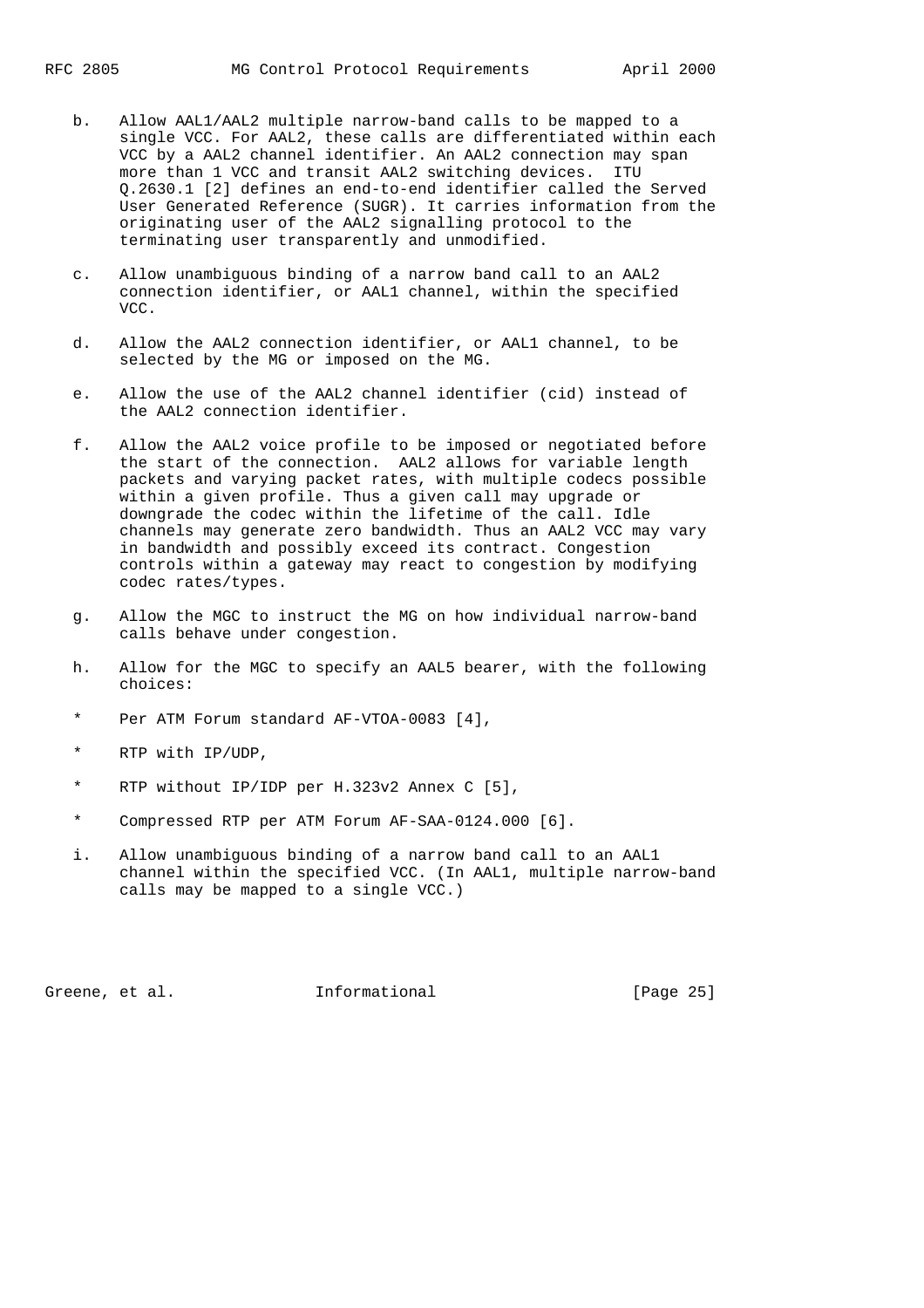#### 11.1.3.4. Reporting requirements

The protocol should:

- a. Allow any end-of-call statistics to show loss/restoration of underlying VCC within the calls duration, together with duration of loss.
- b. Allow notification, as requested by MGC, of any congestion avoidance actions taken by the MG.

The protocol must:

- c. Allow for ATM VCCs or AAL2 channels to be audited by the MGC.
- d. Allow changes in status of ATM VCCs or AAL2 channels to be notified as requested by the MGC.
- e. Allow the MGC to query the resource and endpoint availability. Resources may include VCCs, and DSPs. VCCs may be up or down. End-points may be connection-free, connected or unavailable.

11.1.3.5. Functional requirements

The protocol must:

- a. Allow an MGC to reserve a bearer, and specify a route for it through the network.
- 11.2. Application-Specific Requirements
- 11.2.1. Trunking Gateway

 A Trunking Gateway is an interface between SCN networks and Voice over IP or Voice over ATM networks. Such gateways typically interface to SS7 or other NNI signalling on the SCN and manage a large number of digital circuits.

The protocol must:

- a. Provide circuit and packet-side loopback.
- b. Provide circuit-side n x 64kbs connections.
- c. Provide subrate and multirate connections for further study.

Greene, et al. 1nformational [Page 26]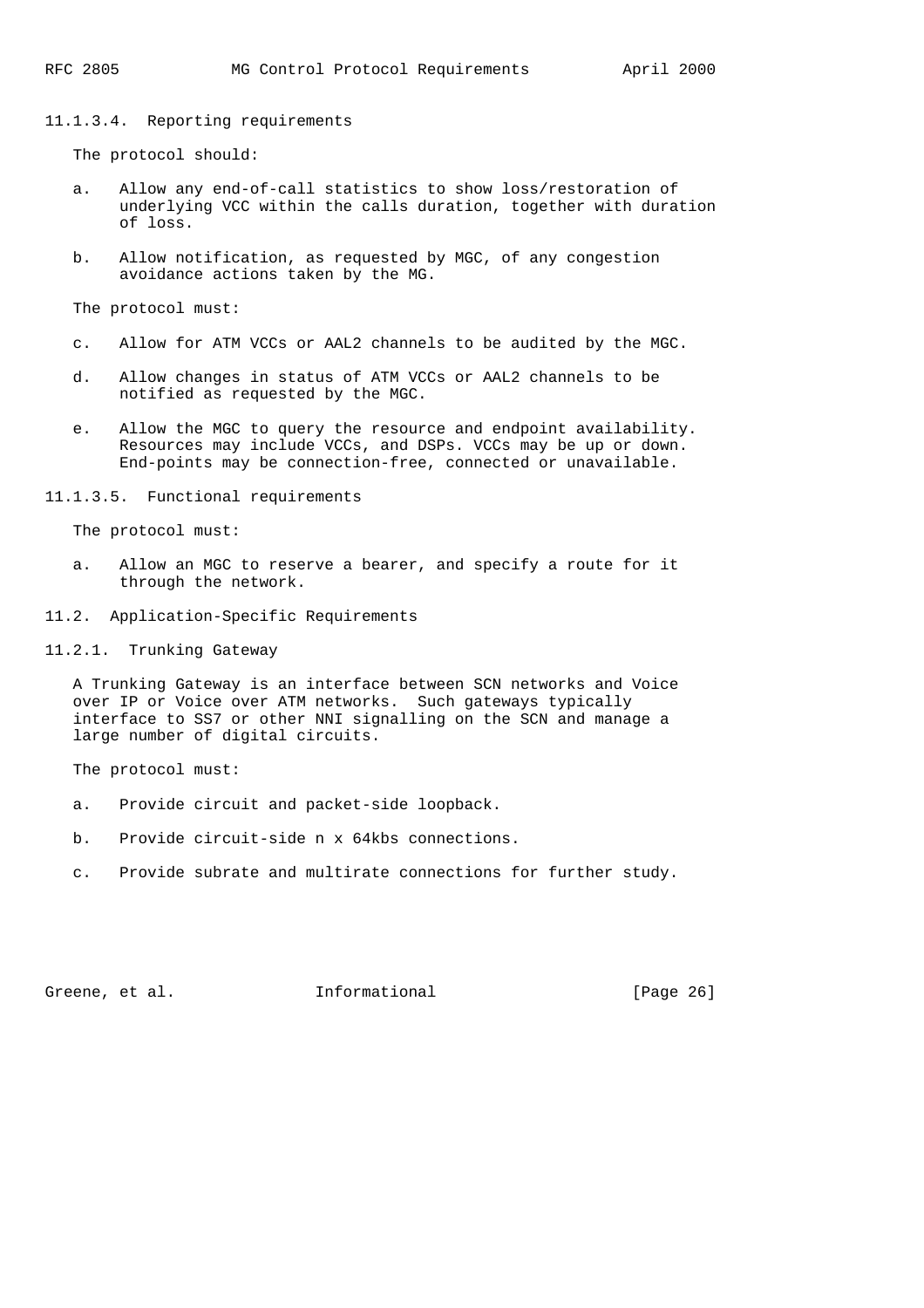- d. Provide the capability to support Reporting/generation of per-trunk CAS signalling (DP, DTMF, MF, R2, J2, and national variants).
- e. Provide the capability to support reporting of detected DTMF events either digit-by-digit, as a sequence of detected digits with a flexible mechanism For the MG to determine the likely end of dial string, or in a separate RTP stream.
- f. Provide the capability to support ANI and DNIS generation and reception.
- 11.2.2. Access Gateway

 An Access Gateway connects UNI interfaces like ISDN (PRI and BRI) or traditional analog voice terminal interfaces, to a Voice over IP or Voice over ATM network, or Voice over Frame Relay network.

The Protocol must:

- a. Support detection and generation of analog line signaling (hook-state, ring generation).
- b. Provide the capability to support reporting of detected DTMF events either digit-by-digit, as a sequence of detected digits with a flexible mechanism For the MG to determine the likely end of dial string, or in a separate RTP stream.
- c. Not require scripting mechanisms, event buffering, digit map storage when implementing restricted function (1-2 line) gateways with very limited capabilities.
- d. Provide the capability to support CallerID generation and reception.

Proxying of the protocol is for further study.

- 11.2.3. Trunking/Access Gateway with fax ports
	- a. the protocol must be able to indicate detection of fax media.
	- b. the protocol must be able to specify T.38 for the transport of the fax.
	- c. the protocol must be able to specify G.711 encoding for transport of fax tones across a packet network.

Greene, et al. **Informational** [Page 27]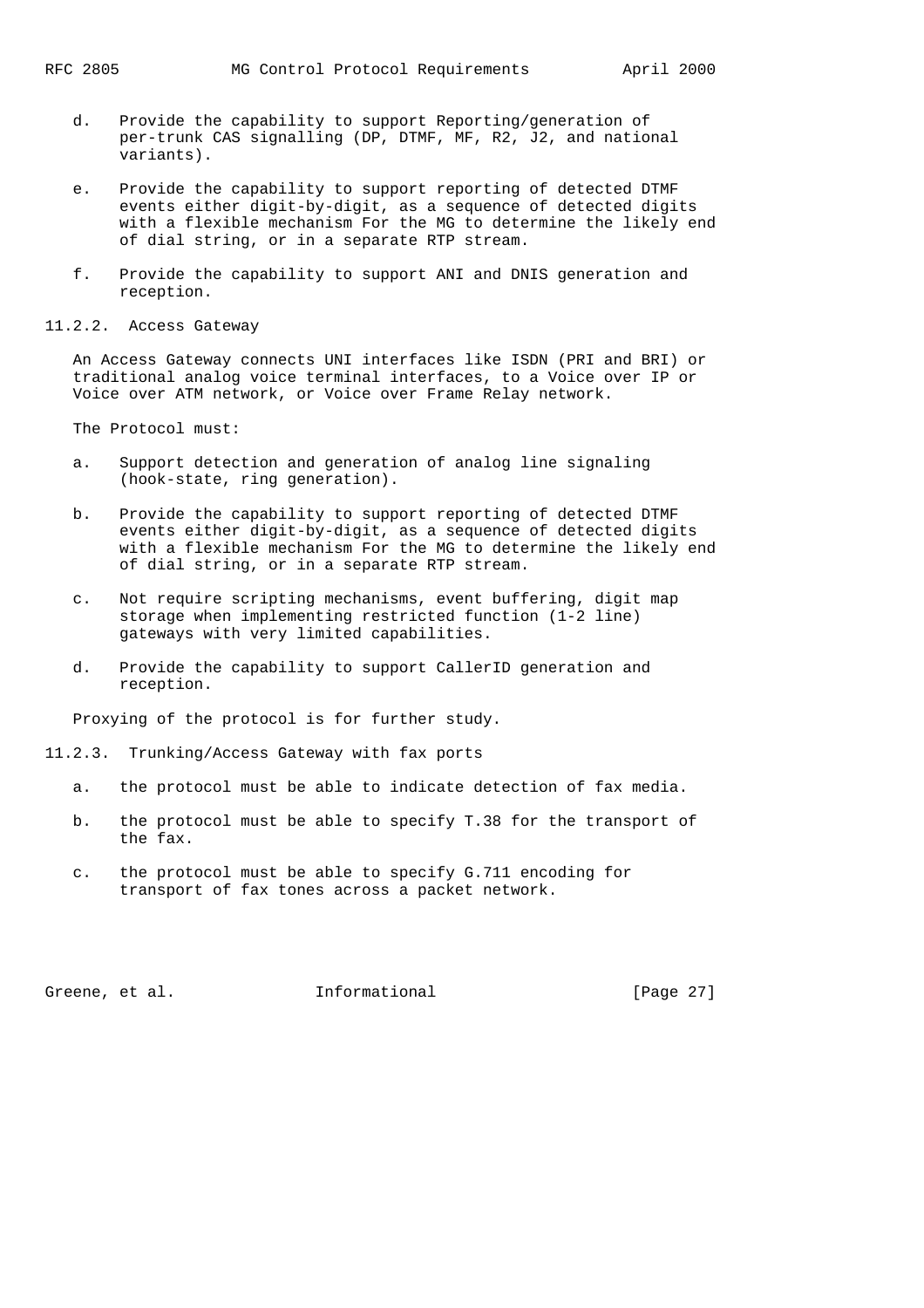11.2.4. Trunking/Access Gateway with text telephone access ports

 An access gateway with ports capable of text telephone communication, must provide communication between text telephones in the SCN and text conversation channels in the packet network.

 Text telephone capability of ports is assumed to be possible to combine with other options for calls as described in section 11.2.6 (e.) on "Adaptable NASes".

 The port is assumed to adjust for the differences in the supported text telephone protocols, so that the text media stream can be communicated T.140 coded in the packet network without further transcoding [7].

 The protocol must be capable of reporting the type of text telephone that is connected to the SCN port. The foreseen types are the same as the ones supported by ITU-T V.18: DTMF, EDT, Baudot-45, Baudot-50, Bell, V.21, Minitel and V.18. It should be possible to control which protocols are supported. The SCN port is assumed to contain ITU-T V.18 functionality [8].

 The protocol must be able to control the following functionality levels of text telephone support:

- a. Simple text-only support: The call is set into text mode from the beginning of the call, in order to conduct a text-only conversation.
- b. Alternating text-voice support: The call may begin in voice mode or text mode and, at any moment during the call, change mode on request by the SCN user. On the packet side, the two media streams for voice and text must be opened, and it must be possible to control the feeding of each stream by the protocol.
- c. Simultaneous text and voice support: The call is performed in a mode when simultaneous text and voice streams are supported. The call may start in voice mode and during the call change state to a text-and-voice call.

 A port may implement only level a, or any level combination of a, b and c, always including level a.

The protocol must support:

 d. A text based alternative to the interactive voice response, or audio resource functionality of the gateway when the port is used in text telephone mode.

Greene, et al. 1nformational [Page 28]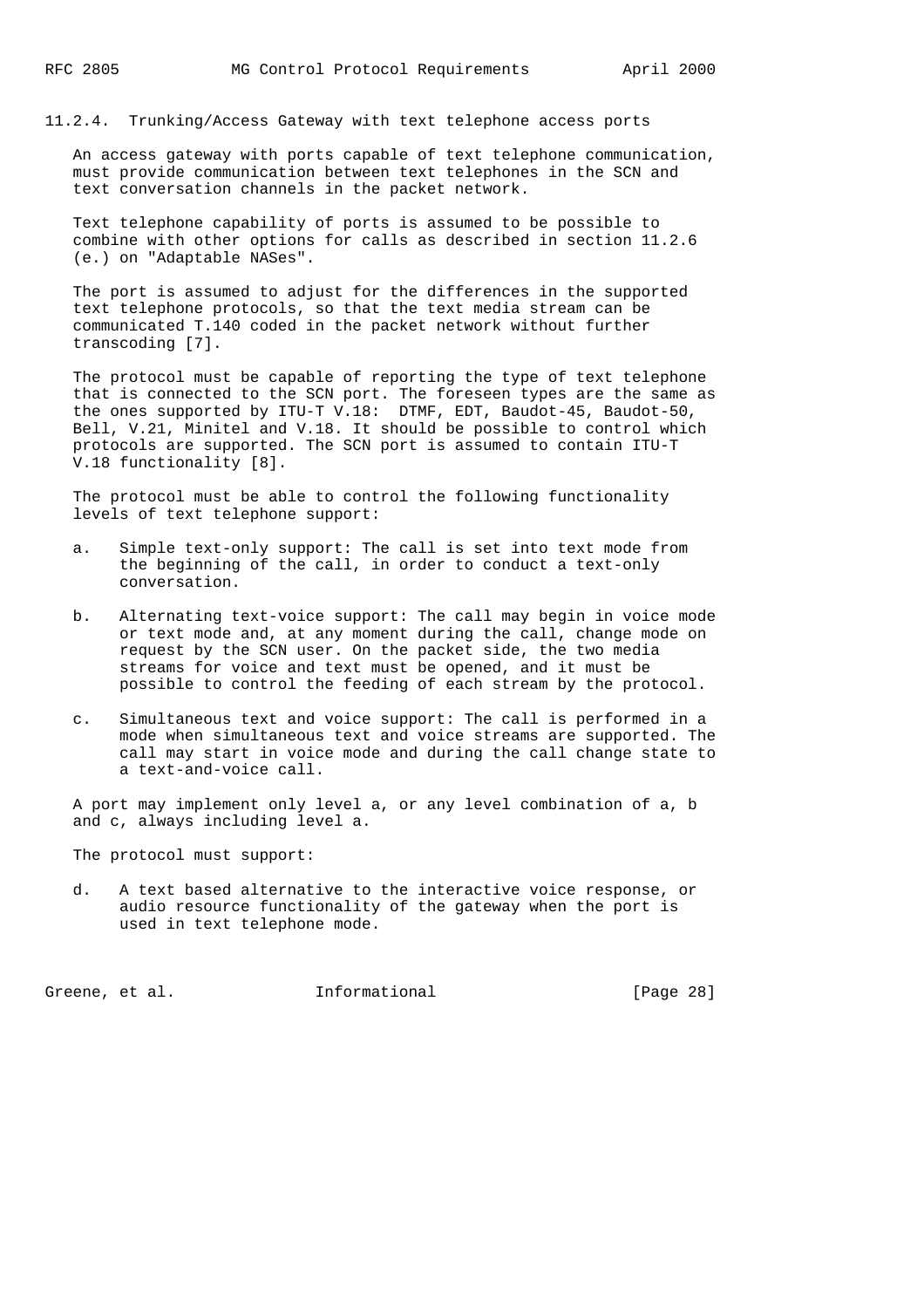- e. Selection of what national translation table to be used between the Unicode based T.140 and the 5-7 bit based text telephone protocols.
- f. Control of the V.18 probe message to be used on incoming calls.
- 11.2.5. Network Access Server

 A NAS is an access gateway, or Media Gateway (MG), which terminates modem signals or synchronous HDLC connections from a network (e.g. SCN or xDSL network) and provides data access to the packet network. Only those requirements specific to a NAS are described here.

 Figure 1 provides a reference architecture for a Network Access Server (NAS). Signaling comes into the MGC and the MGC controls the NAS.



Figure 1: NAS reference architecture

The Protocol must support:

- a. Callback capabilities:
- \* Callback
- b. Modem calls. The protocol must be able to specify the modem type(s) to be used for the call.
- c. Carriage of bearer information. The protocol must be able to specify the data rate of the TDM connection (e.g., 64 kbit/s, 56 kbit/s, 384 kbit/s), if this is available from the SCN.

Greene, et al. 1nformational [Page 29]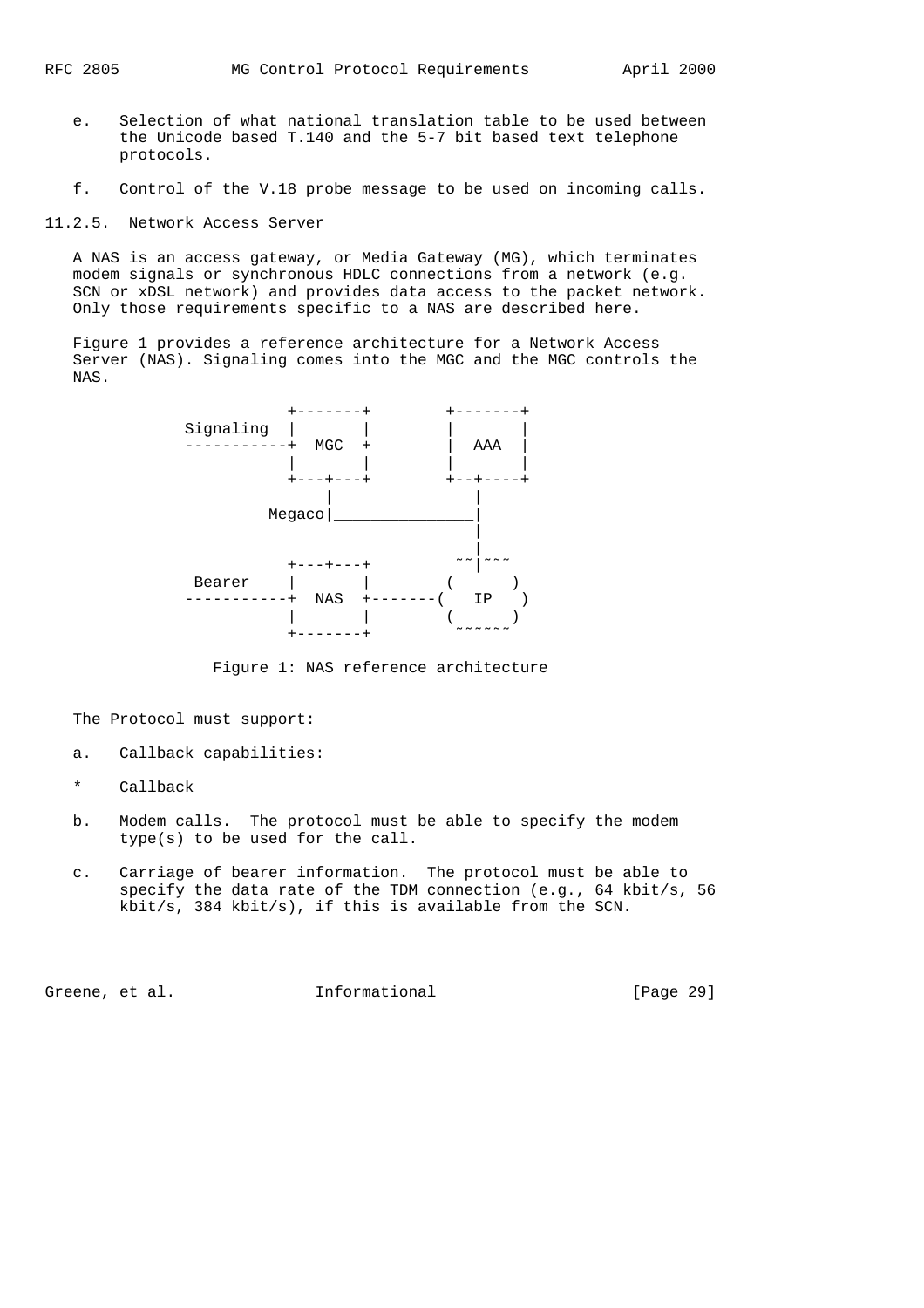- d. Rate Adaptation: The protocol must be able to specify the type of rate adaptation to be used for the call including indicating the subrate, if this is available from the SCN (e.g. 56K, or V.110 signaled in Bearer capabilities with subrate connection of 19.2kbit/s).
- e. Adaptable NASes: The protocol must be able to support multiple options for an incoming call to allow the NAS to dynamically select the proper type of call. For example, an incoming ISDN call coded for "Speech" Bearer Capability could actually be a voice, modem, fax, text telephone, or 56 kbit/s synchronous call. The protocol should allow the NAS to report back to the MGC the actual type of call once it is detected.

The 4 basic types of bearer for a NAS are:

- 1. Circuit Mode, 64-kbps, 8-khz structured, Speech
- 2. Circuit Mode, 64-kbps, 8-khz structured, 3.1-khz, Audio
- 3. Circuit Mode, 64-kbps, 8-khz structured, Unrestricted Digital Transmission-Rate Adapted from 56-kbps
- 4. Circuit Mode, 64-kbps, 8-khz structure, Unrestricted Digital Transmission
- f. Passage of Called and Calling Party Number information to the NAS from the MGC. Also, passage of Charge Number/Billing Number, Redirecting Number, and Original Call Number, if known, to the NAS from the MGC. If there are other Q.931 fields that need to be passed from the MGC to the MG, then it should be possible to pass them [9].
- g. Ability for the MGC to direct the NAS to connect to a specific tunnel, for example to an LNS, or to an AAA server.
- h. When asked by the MGC, be able to report capability information, for example, connection types (V.34/V90/Synch ISDN..), AAA mechanism (RADIUS/DIAMETER/..), access type (PPP/SLIP/..) after restart or upgrade.

11.2.6. Restricted Capability Gateway

 The requirements here may also be applied to small analog gateways, and to cable/xDSL modems. See also the section on access gateways.

Greene, et al. 1nformational [Page 30]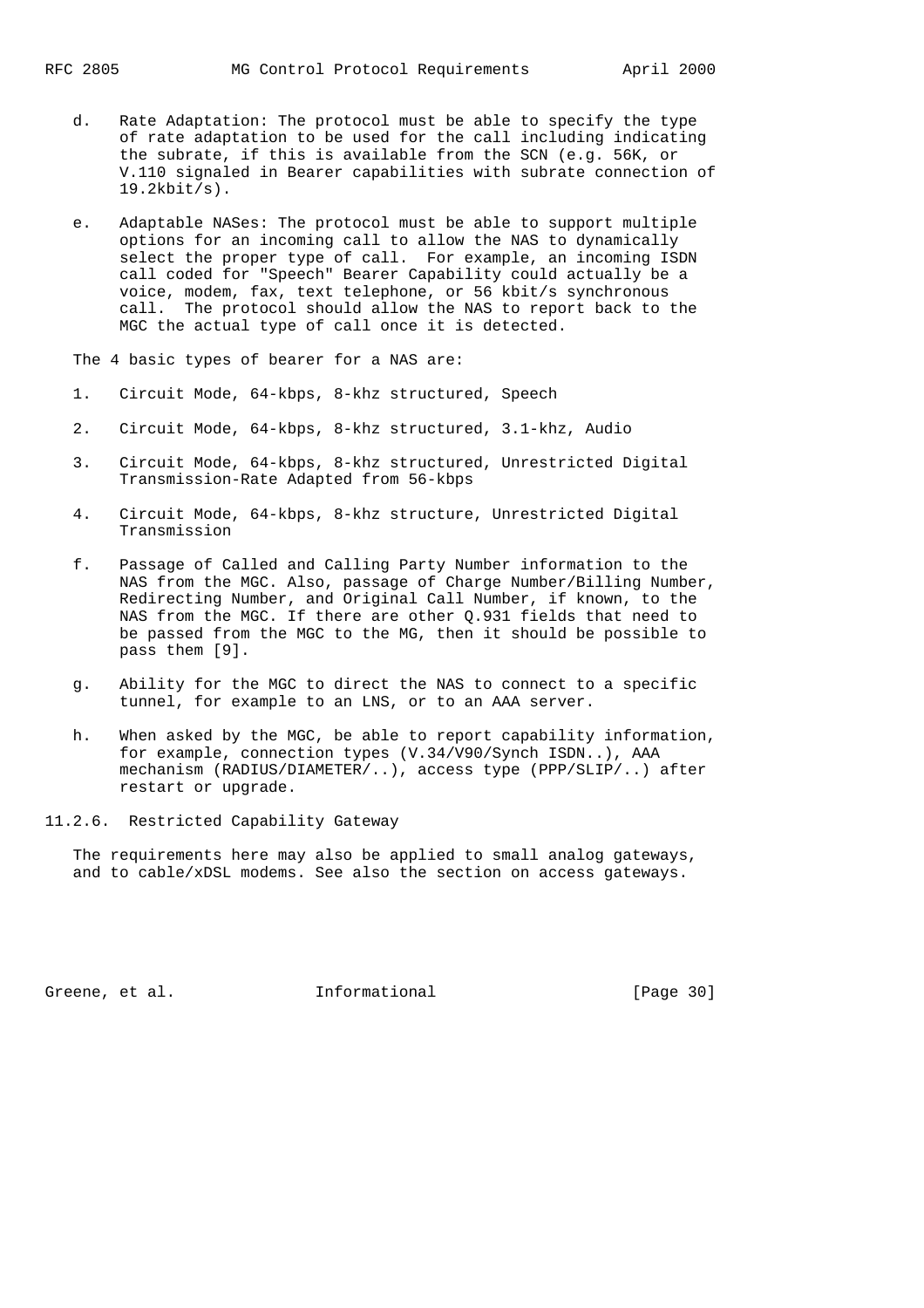The Protocol must support:

- a. The ability to provide a scaled down version of the protocol. When features of the protocol are not supported, an appropriate error message must be sent. Appropriate default action must be defined. Where this is defined may be outside the scope of the protocol.
- b. The ability to provide device capability information to the MGC with respect to the use of the protocol.
- 11.2.7. Multimedia Gateway

 The protocol must have sufficient capability to support a multimedia gateway. H.320 and H.324 are characterized by a single data stream with multiple media streams multiplexed on it.

 If the mapping is from H.320 or H.324 on the circuit side, and H.323 on the packet side, it is assumed that the MG knows how to map respective subchannels from H.320/H.324 side to streams on packet side. If extra information is required when connecting two terminations, then it must be supplied so that the connections are not ambiguous.

The Multimedia Gateway:

- 1) should support Bonding Bearer channel aggregation,
- 2) must support 2xB (and possibly higher rates) aggregation via H.221,
- 3) must be able to dynamically change the size of audio, video and data channels within the h.320 multiplex,
- 4) must react to changes in the H.320 multiplex on 20 msec boundaries,
- 5) must support TCS4/IIS BAS commands,
- 6) must support detection and creation of DTMF tones,
- 7) should support SNMP MIBS as specified in H.341 [3]
- a. If some of the above cannot be handled by the MGC to MG protocol due to timing constraints, then it is likely that the H.245 to H.242 processing must take place in the MG. Otherwise, support for this functionality in the multimedia gateway are protocol requirements.

Greene, et al. **Informational** [Page 31]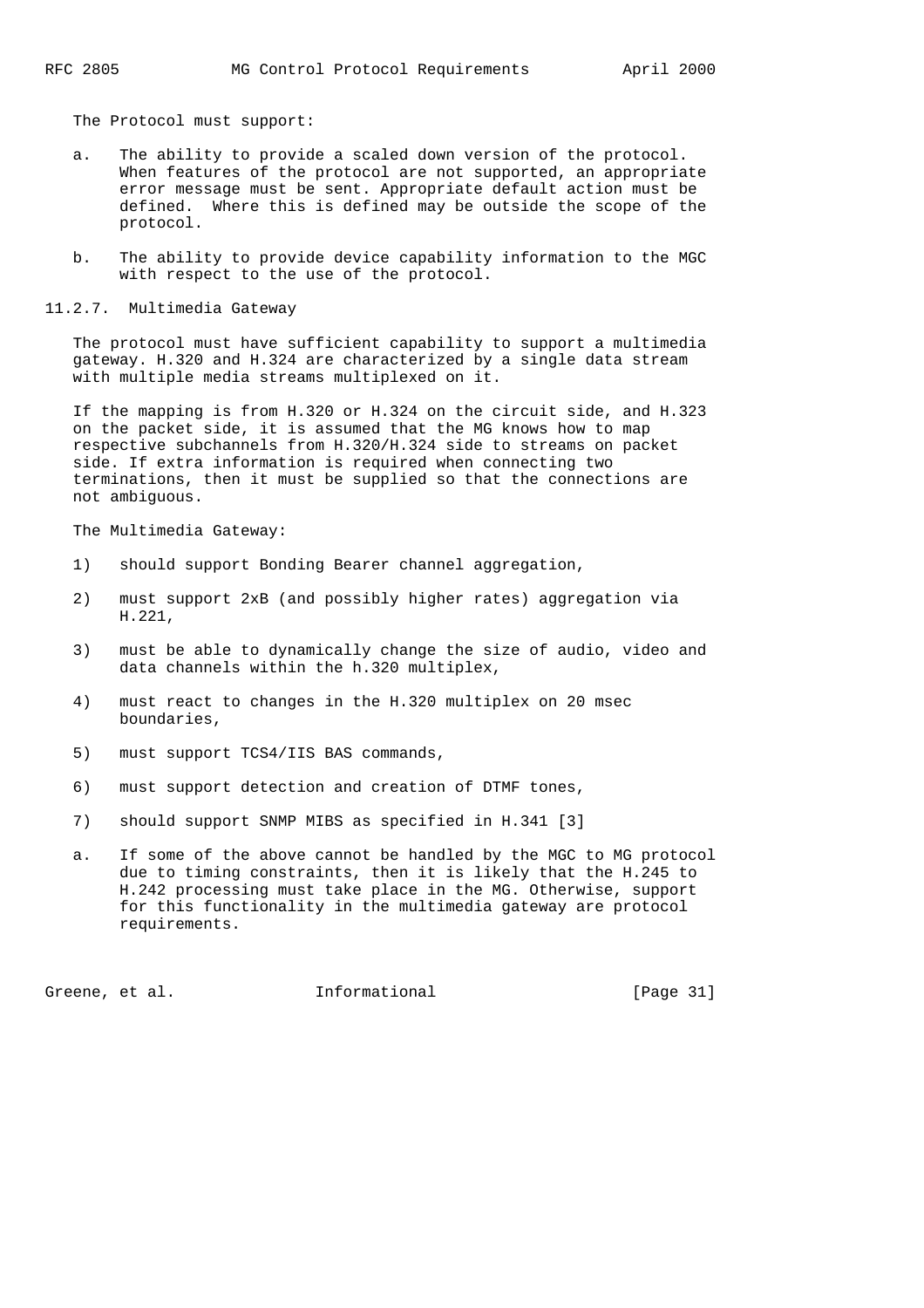b. It must be possible on a call by call basis for the protocol to specify different applications. Thus, one call might be PSTN to PSTN under SS7 control, while the next might be ISDN/H.320 under SS7 control to H.323. This is only one example; the key requirement is that the protocol not prevent such applications.

### 11.2.8. Audio Resource Function

 An Audio Resource Function (ARF) consists of one or more functional modules which can be deployed on an stand alone media gateway server IVR, Intelligent Peripheral, speech/speaker recognition unit, etc. or a traditional media gateway. Such a media gateway is known as an Audio Enabled Gateway (AEG) if it performs tasks defined in one or more of the following ARF functional modules:

> Play Audio, DTMF Collect, Record Audio, Speech Recognition, Speaker Verification/Identification, Auditory Feature Extraction/Recognition, or Audio Conferencing.

 Additional ARF function modules that support human to machine communications through the use of telephony tones (e.g., DTMF) or auditory means (e.g. speech) may be appended to the AEG definition in future versions of these requirements.

 Generic scripting packages for any module must support all the requirements for that module. Any package extension for a given module must include, by inheritance or explicit reference, the requirements for that given module.

 The protocol requirements for each of the ARF modules are provided in the following subsections.

11.2.8.1. Play Audio Module

- a. Be able to provide the following basic operation:
- request an ARF MG to play an announcement.
- b. Be able to specify these play characteristics:
- Play volume
- Play speed

Greene, et al. **Informational** [Page 32]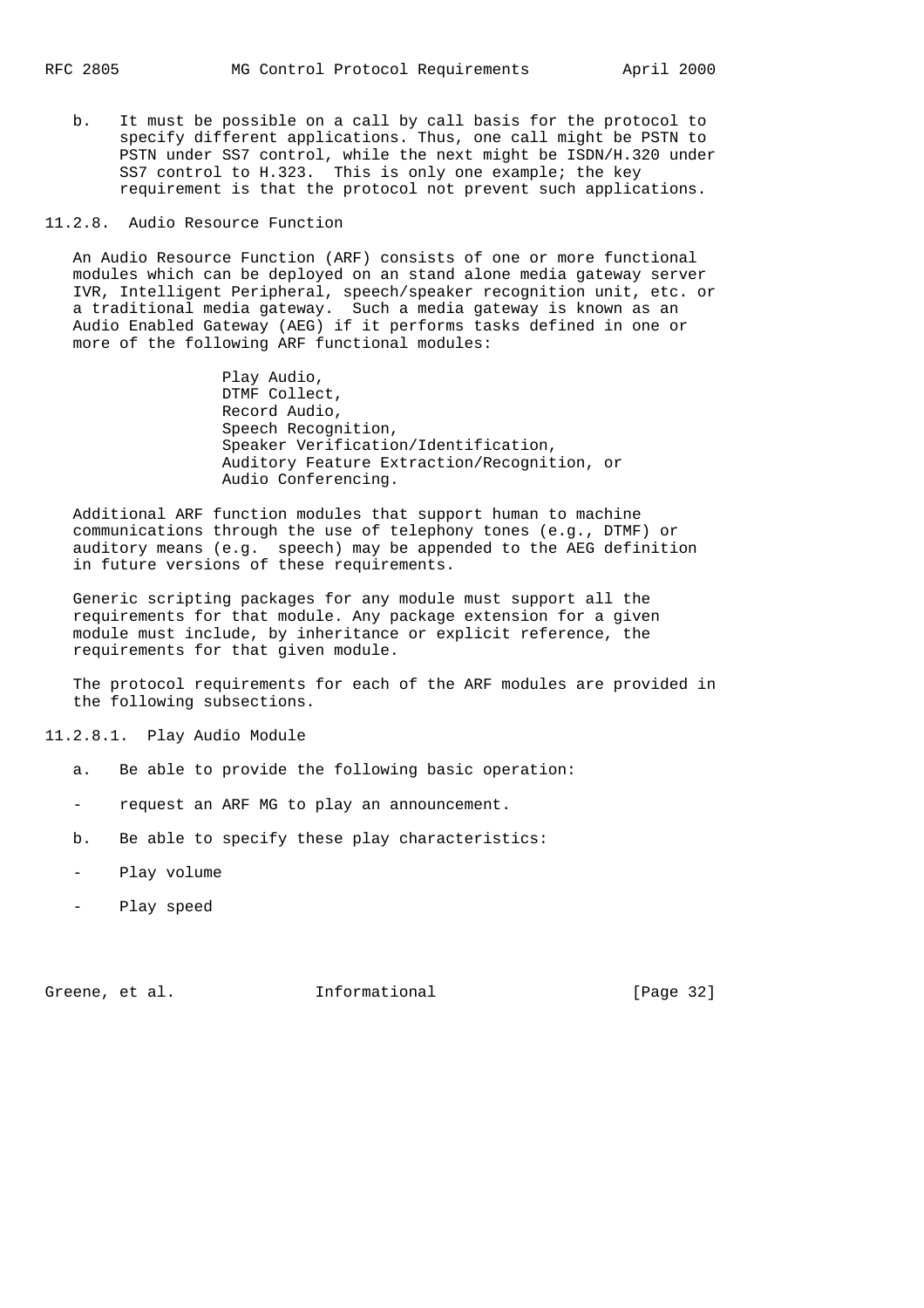- Play iterations
- Interval between play iterations
- Play duration
- c. Permit the specification of voice variables such as DN, number, date, time, etc. The protocol must allow specification of both the value (eg 234-3456), and well as the type (Directory number).
- d. Using the terminology that a segment is a unit of playable speech, or is an abstraction that is resolvable to a unit of playable speech, permit specification of the following segment types:
- A provisioned recording.
- A block of text to be converted to speech.
- A block of text to be displayed on a device.
- A length of silence qualified by duration.
- An algorithmically generated tone.
- A voice variable, specified by type and value. Given a variable type and value, the IVR/ARF unit would dynamically assemble the phrases required for its playback.
- An abstraction that represents a sequence of audio segments. Nesting of these abstractions must also be permitted.

 An example of this abstraction is a sequence of audio segments, the first of which is a recording of the words "The number you have dialed", followed by a Directory Number variable, followed by a recording of the words "is no longer in service".

An abstraction that represents a set of audio segments and which is resolved to a single segment by a qualifier. Nesting of these abstractions must be permitted.

 For example take a set of audio segments recorded in different languages all of which express the semantic concept "The number you have dialed is no longer in service". The set is resolved by a language qualifier. If the qualifier is "French", the set resolves to the French version of this announcement.

Greene, et al. **Informational** [Page 33]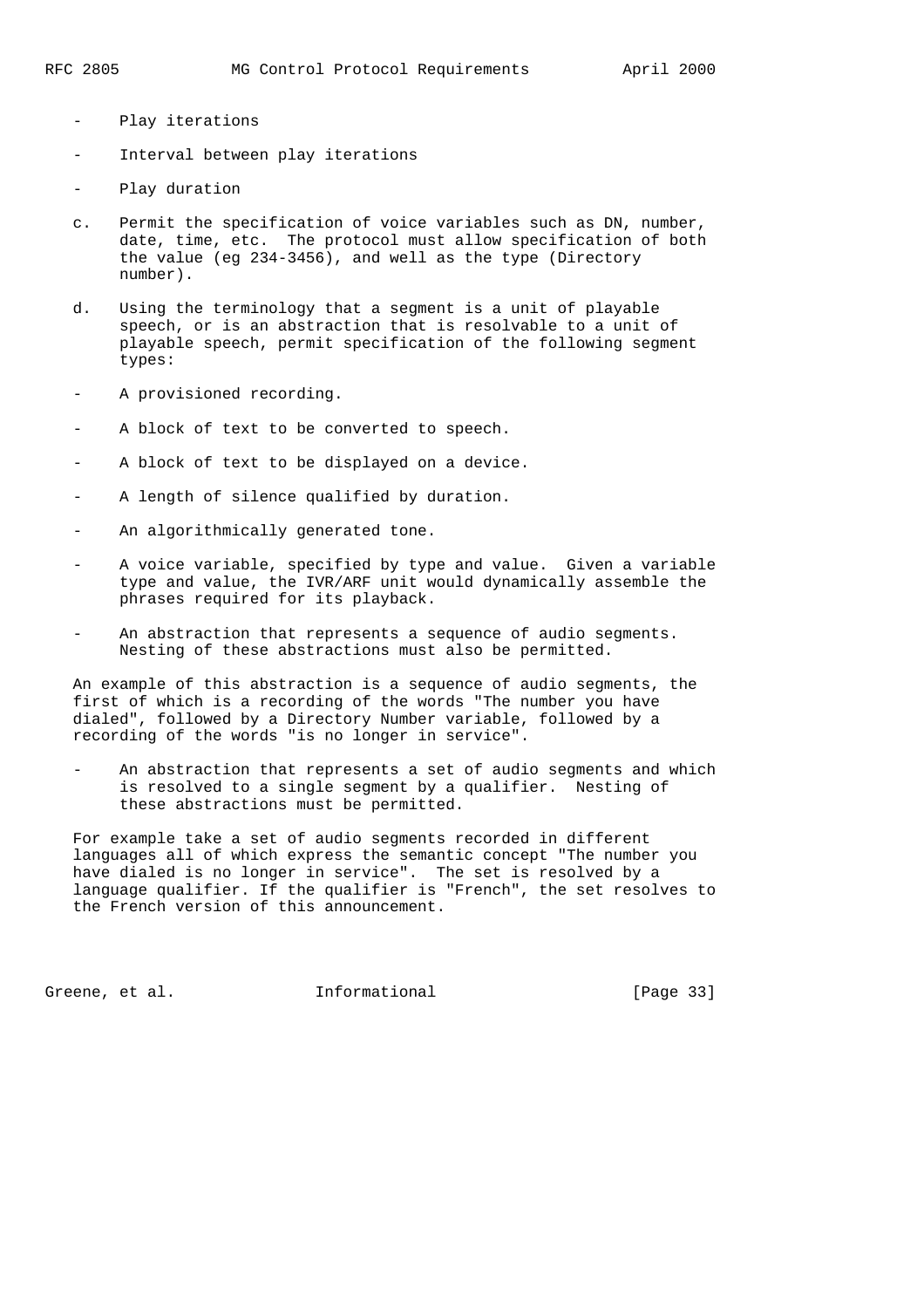In the case of a nested abstraction consisting of a set qualified by language at one level and and a set qualified by gender at another level, it would be possible to specify that an announcement be played in French and spoken by a female voice.

- e. Provide two different methods of audio specification:
- Direct specification of the audio components to be played by specifying the sequence of segments in the command itself.
- Indirect specification of the audio components to be played by reference to a single identifier that resolves to a provisioned sequence of audio segments.

11.2.8.2. DTMF Collect Module

 The DTMF Collect Module must support all of the requirements in the Play Module in addition to the following requirements:

- a. Be able to provide the following basic operation:
- request an AEG to play an announcement, which may optionally terminated by DTMF, and then collect DTMF
- b. Be able to specify these event collection characteristics:
- The number of attempts to give the user to enter a valid DTMF pattern.
- c. With respect to digit timers, allow the specification of:
- Time allowed to enter the first digit.
- Time allowed for user to enter each digit subsequent to the first digit.
- Time allowed for user to enter a digit once the maximum expected number of digits has been entered.
- d. To be able to allow multiple prompt operations DTMF digit collection, voice recording (if supported), and/or speech recognition analysis (if supported) provide the following types of prompts:
- Initial Prompt
- Reprompt

Greene, et al. 1nformational [Page 34]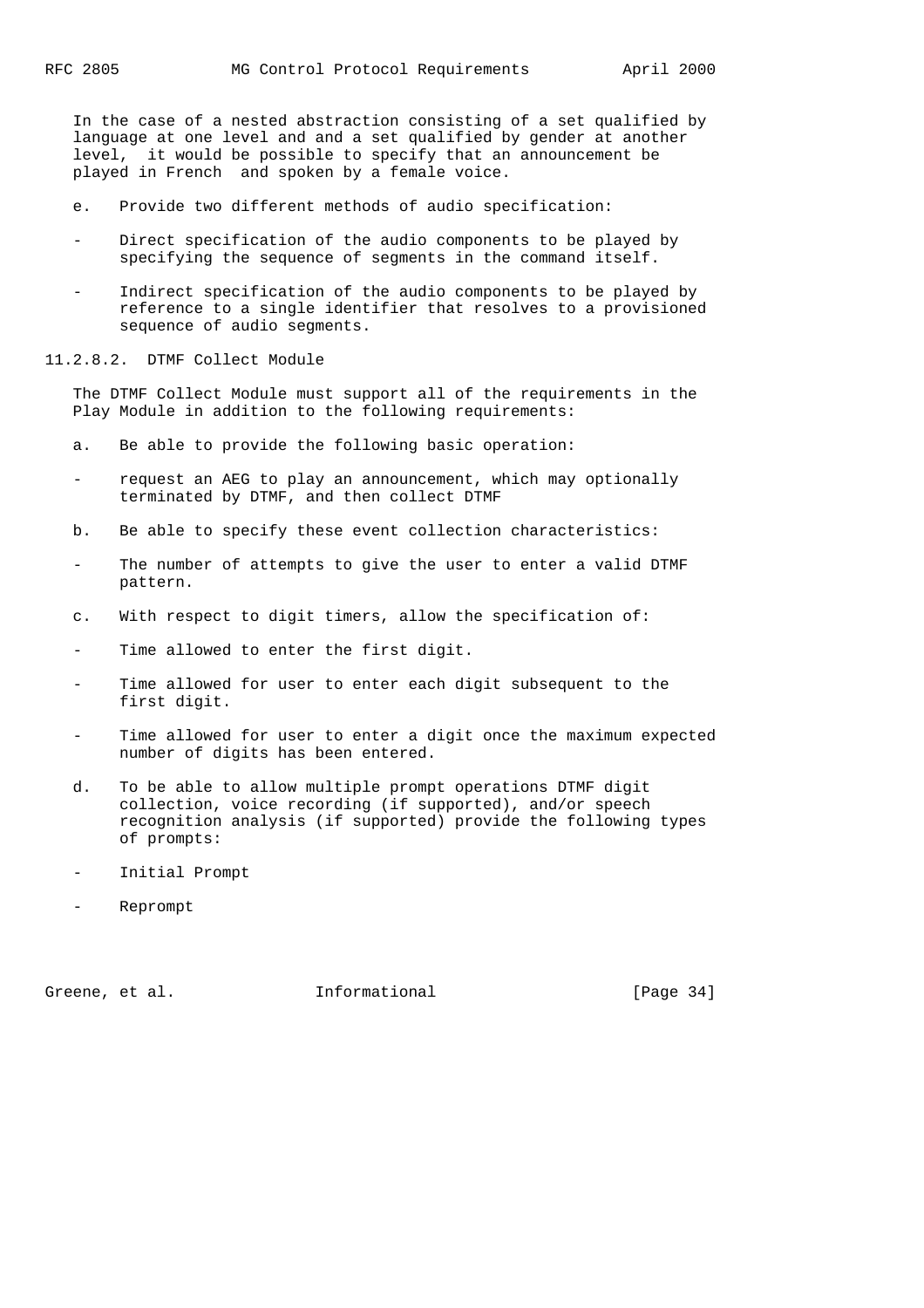- Error prompt
- Failure announcement
- Success announcement.
- e. To allow digit pattern matching, allow the specification of:
- maximum number of digits to collect.
- minimum number of digits to collect.
- a digit pattern using a regular expression.
- f. To allow digit buffer control, allow the specification of:
- Ability to clear digit buffer prior to playing initial prompt (default is not to clear buffer).
- Default clearing of buffer following playing of un-interruptible announcement segment.
- Default clearing of buffer before playing a re-prompt in response to previous invalid input.
- g. Provide a method to specify DTMF interruptibility on a per audio segment basis.
- h. Allow the specification of definable key sequences for DTMF digit collection to:
- Discard collected digits in progress, replay the prompt, and resume DTMF digit collection.
- Discard collected digits in progress and resume DTMF digit collection.
- Terminate the current operation and return the terminating key sequence to the MGC.
- i. Provide a way to ask the ARF MG to support the following definable keys for digit collection and recording. These keys would then be able to be acted upon by the ARF MG:
- A key to terminate playing of an announcement in progress.
- A set of one or more keys that can be accepted as the first digit to be collected.

Greene, et al. **Informational** [Page 35]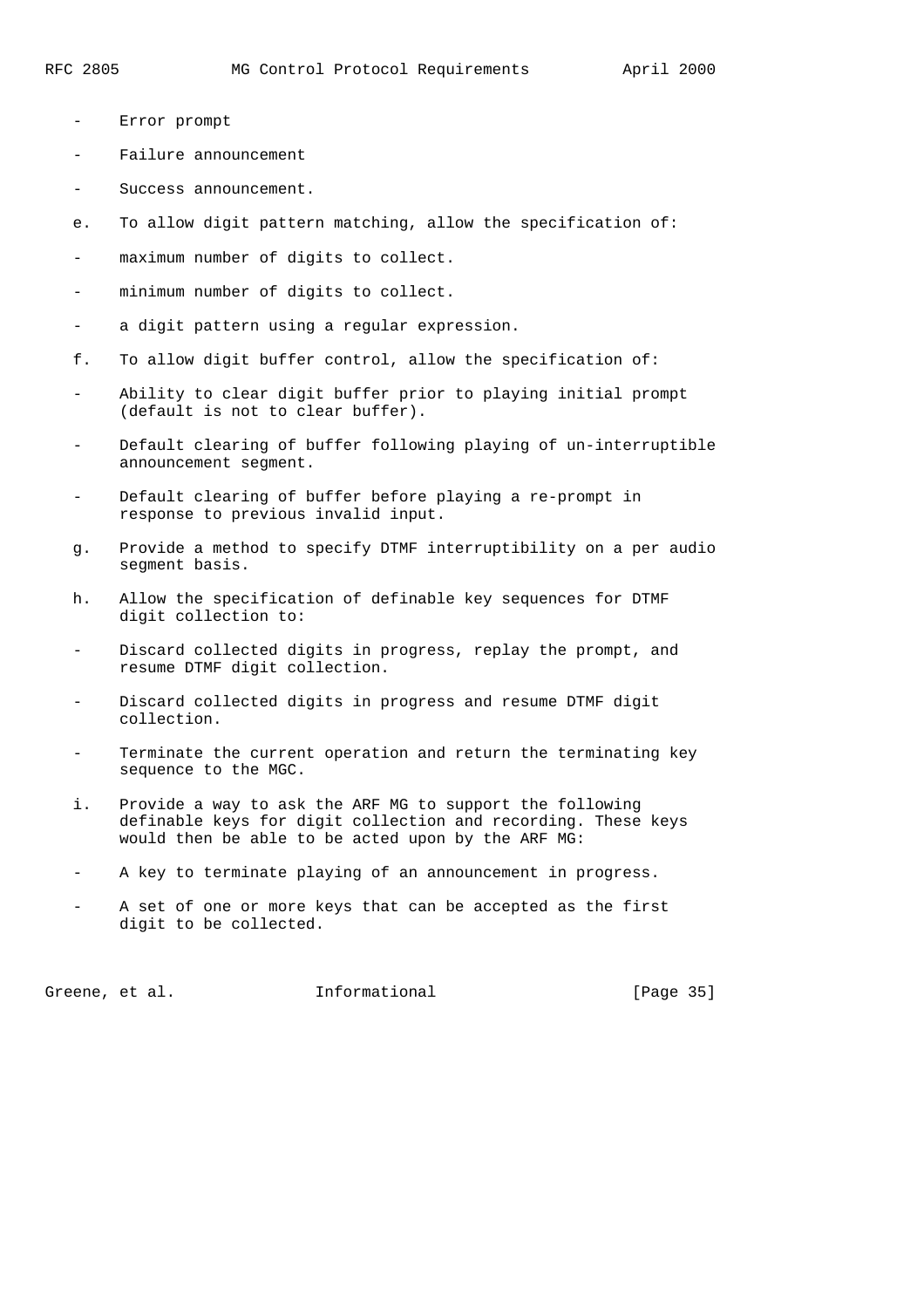- A key that signals the end of user input. The key may or may not be returned to the MGC along with the input already collected.
- Keys to stop playing the current announcement and resume playing at the beginning of the first segment of the announcement, last segment of the announcement, previous segment of the announcement, next segment of the announcement, or the current announcement segment.
- 11.2.8.3. Record Audio Module

 The Record Module must support all of the requirements in the Play Module as in addition to the following requirements:

- a. Be able to provide the following basic operation:
- request an AEG to play an announcement and then record voice.
- b. Be able to specify these event collection characteristics:
- The number of attempts to give the user to make a recording.
- c. With respect to recording timers, allow the specification of:
- Time to wait for the user to initially speak.
- The amount of silence necessary following the last speech segment for the recording to be considered complete.
- The maximum allowable length of the recording (not including pre- and post- speech silence).
- d. To be able to allow multiple prompt operations for DTMF digit collection (if supported), voice recording (if supported), speech recognition analysis (if supported) and/or speech verification/identification (if supported) and then to provide the following types of prompts:
- Initial Prompt
- Reprompt
- Error prompt
- Failure announcement
- Success announcement.

Greene, et al. **Informational** [Page 36]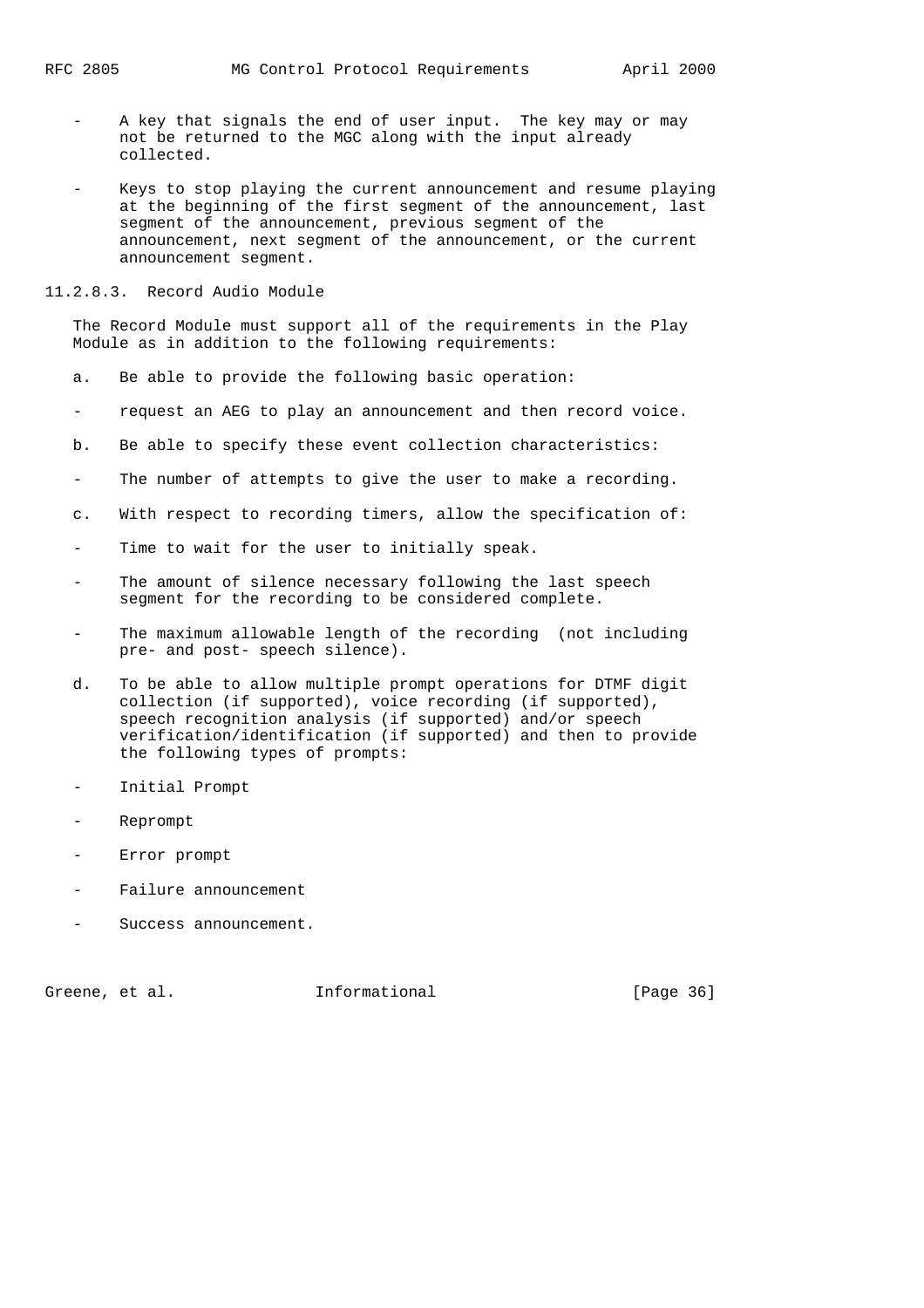- e. Allow the specification of definable key sequences for digit recording or speech recognition analysis (if supported) to:
- Discard recording in progress, replay the prompt, and resume recording.
- Discard recording in progress and resume recording.
- Terminate the current operation and return the terminating key sequence to the MGC.
- f. Provide a way to ask the ARF MG to support the following definable keys for recording. These keys would then be able to be acted upon by the ARF MG:
- A key to terminate playing of an announcement in progress.
- A key that signals the end of user input. The key may or may not be returned to the MGC along with the input already collected.
- Keys to stop playing the current announcement and resume playing at the beginning of the first segment of the announcement, last segment of the announcement, previous segment of the announcement, next segment of the announcement, or the current announcement segment.
- g. While audio prompts are usually provisioned in IVR/ARF MGs, support changing the provisioned prompts in a voice session rather than a data session. In particular, with respect to audio management:
- A method to replace provisioned audio with audio recorded during a call. The newly recorded audio must be accessible using the identifier of the audio it replaces.
- A method to revert from replaced audio to the original provisioned audio.
- A method to take audio recorded during a call and store it such that it is accessible to the current call only through its own newly created unique identifier.
- A method to take audio recorded during a call and store it such that it is accessible to any subsequent call through its own newly created identifier.

Greene, et al. 1nformational [Page 37]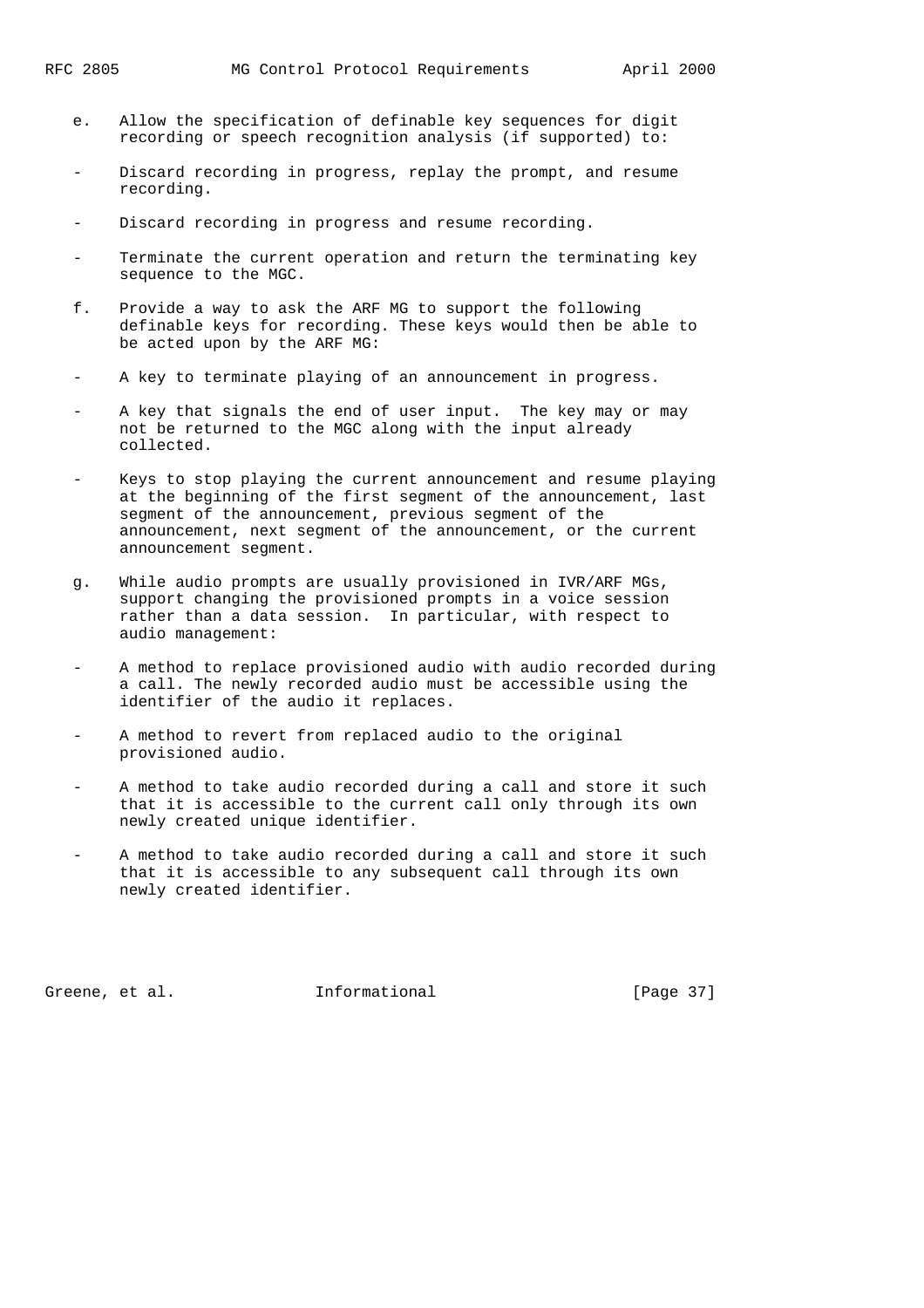### 11.2.8.4. Speech Recognition Module

 The speech recognition module can be used for a number of speech recognition applications, such as:

- Limited Vocabulary Isolated Speech Recognition (e.g., "yes", "no", the number "four"),
- Limited Vocabulary Continuous Speech Feature Recognition (e.g., the utterance "four hundred twenty-three dollars"),and/or
- Continuous Speech Recognition (e.g., unconstrained speech recognition tasks).

 The Speech Recognition Module must support all of the requirements in the Play Module as in addition to the following requirements:

- a. Be able to provide the following basic operation: request an AEG to play an announcement and then perform speech recognition analysis.
- b. Be able to specify these event collection characteristics:
- The number of attempts to give to perform speech recognition task.
- c. With respect to speech recognition analysis timers, allow the specification of:
- Time to wait for the user to initially speak.
- The amount of silence necessary following the last speech segment for the speech recognition analysis segment to be considered complete.
- The maximum allowable length of the speech recognition analysis (not including pre- and post- speech silence).
- d. To be able to allow multiple prompt operations for DTMF digit collection (if supported), voice recording (if supported), and/or speech recognition analysis and then to provide the following types of prompts:
- Initial Prompt
- Reprompt
- Error prompt

Greene, et al. **Informational** [Page 38]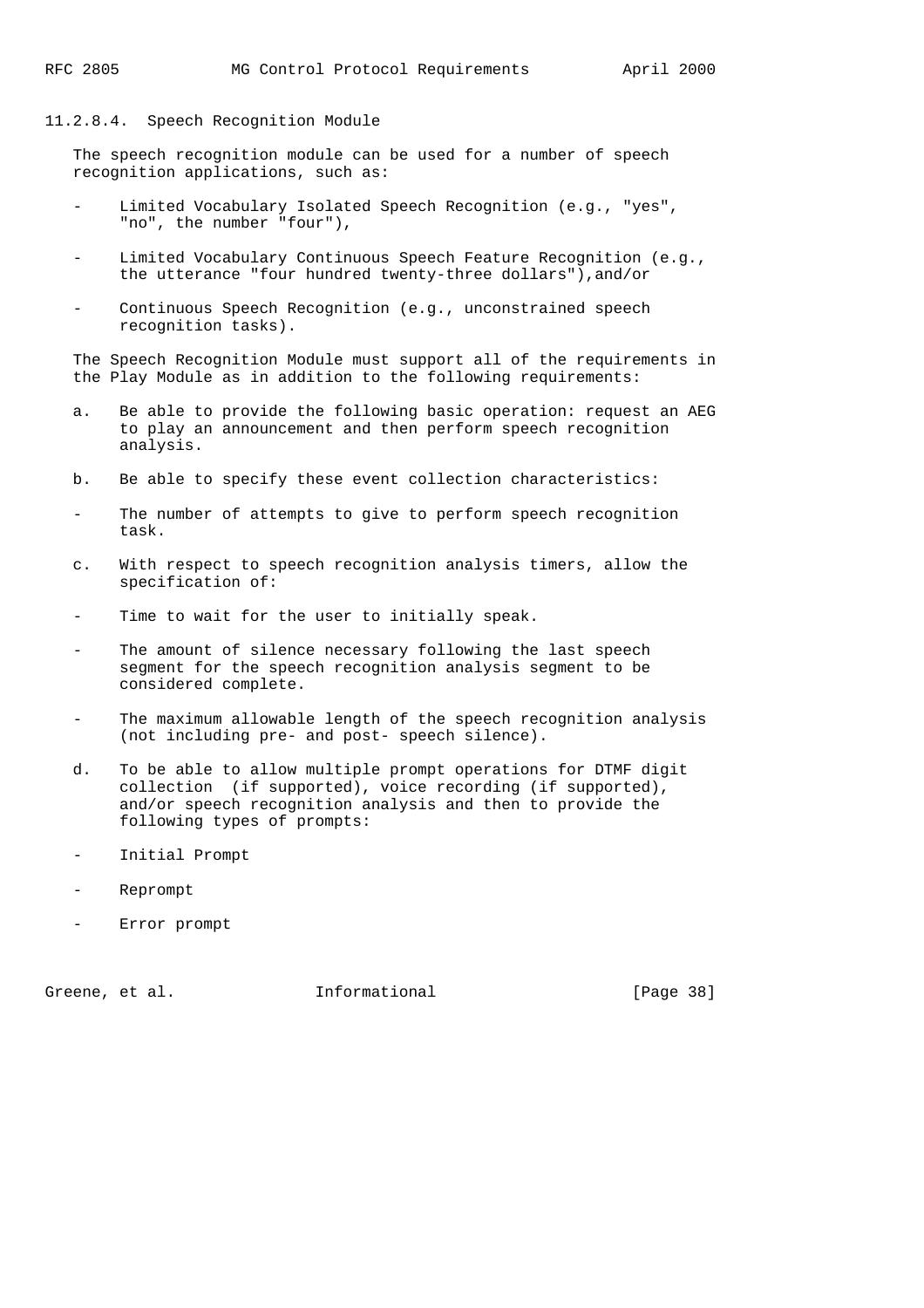- Failure announcement
- Success announcement.
- e. Allow the specification of definable key sequences for digit recording (if supported) or speech recognition analysis to:
- Discard in process analysis, replay the prompt, and resume analysis.
- Discard recording in progress and resume analysis.
- Terminate the current operation and return the terminating key sequence to the MGC.
- f. Provide a way to ask the ARF MG to support the following definable keys for speech recognition analysis. These keys would then be able to be acted upon by the ARF MG:
- A key to terminate playing of an announcement in progress.
- A key that signals the end of user input. The key may or may not be returned to the MGC along with the input already collected.
- Keys to stop playing the current announcement and resume playing at the beginning of the first segment of the announcement, last segment of the announcement, previous segment of the announcement, next segment of the announcement, or the current announcement segment.
- 11.2.8.5. Speaker Verification/Identification Module

 The speech verification/identification module returns parameters that indicate either the likelihood of the speaker to be the person that they claim to be (verification task) or the likelihood of the speaker being one of the persons contained in a set of previously characterized speakers (identification task).

 The Speaker Verification/Identification Module must support all of the requirements in the Play Module in addition to the following requirements:

 a. Be able to download parameters, such as speaker templates (verification task) or sets of potential speaker templates (identification task), either prior to the session or in mid session.

Greene, et al. 1nformational [Page 39]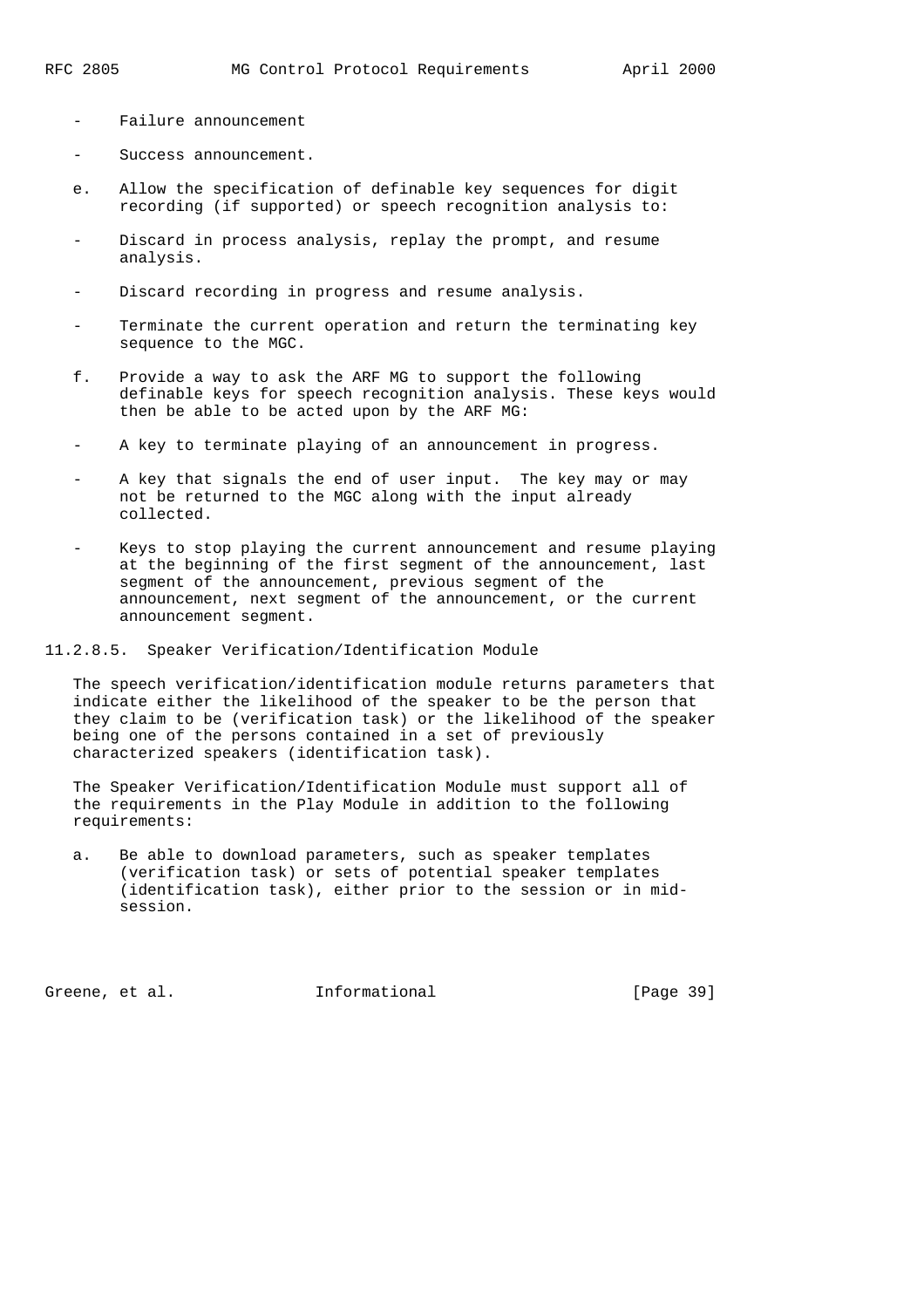- b. Be able to download application specific software to the ARF either prior to the session or in mid-session.
- c. Be able to return parameters indicating either the likelihood of the speaker to be the person that they claim to be (verification task) or the likelihood of the speaker being one of the persons contained in a set of previously characterized speakers (identification task).
- d. Be able to provide the following basic operation: request an AEG to play an announcement and then perform speech verification/identification analysis.
- e. Be able to specify these event collection characteristics: The number of attempts to give to perform speech verification/identification task.
- f. With respect to speech verification/identification analysis timers, allow the specification of:
- Time to wait for the user to initially speak.
- The amount of silence necessary following the last speech segment for the speech verification/identification analysis segment to be considered complete.
- The maximum allowable length of the speech verification/identification analysis (not including pre- and post- speech silence).
- g. To be able to allow multiple prompt operations for DTMF digit collection (if supported), voice recording, (if supported), speech recognition analysis (if supported) and/or speech verification/identification and provide the following types of prompts:
- Initial Prompt
- Reprompt
- Error prompt
- Failure announcement
- Success announcement.

Greene, et al. **Informational** [Page 40]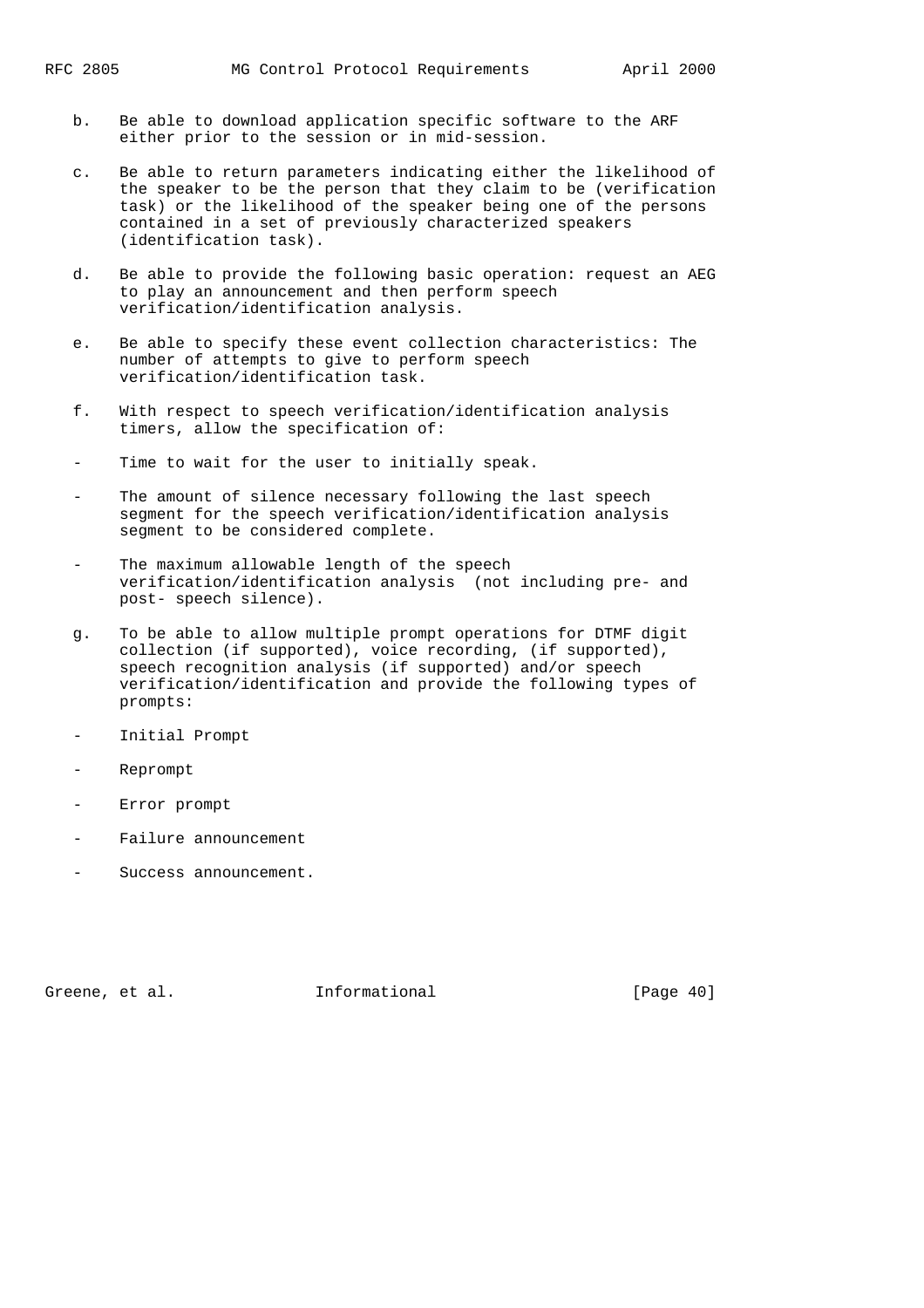- h. Allow the specification of definable key sequences for digit recording (if supported) or speech recognition (if supported) in the speech verification/identification analysis to:
- Discard speech verification/identification in analysis, replay the prompt, and resume analysis.
- Discard speech verification/identification analysis in progress and resume analysis.
- Terminate the current operation and return the terminating key sequence to the MGC.
- i. Provide a way to ask the ARF MG to support the following definable keys for speech verification/identification analysis. These keys would then be able to be acted upon by the ARF MG:
- A key to terminate playing of an announcement in progress.
- A key that signals the end of user input. The key may or may not be returned to the MGC along with the input already collected.
- Keys to stop playing the current announcement and resume speech verification/identification at the beginning of the first segment of the announcement, last segment of the announcement, previous segment of the announcement, next segment of the announcement, or the current announcement segment.

11.2.8.6. Auditory Feature Extraction/Recognition Module

 The auditory feature extraction/recognition module is engineered to continuously monitor the auditory stream for the appearance of particular auditory signals or speech utterances of interest and to report these events (and optionally a signal feature representation of these events) to network servers or MGCs.

 The Auditory Feature Extraction/Recognition Module must support the following requirements:

- a. Be able to download application specific software to the ARF either prior to the session or in mid-session.
- b. Be able to download parameters, such as a representation of the auditory feature to extract/recognize, for prior to the session or in mid-session.

Greene, et al. 1nformational [Page 41]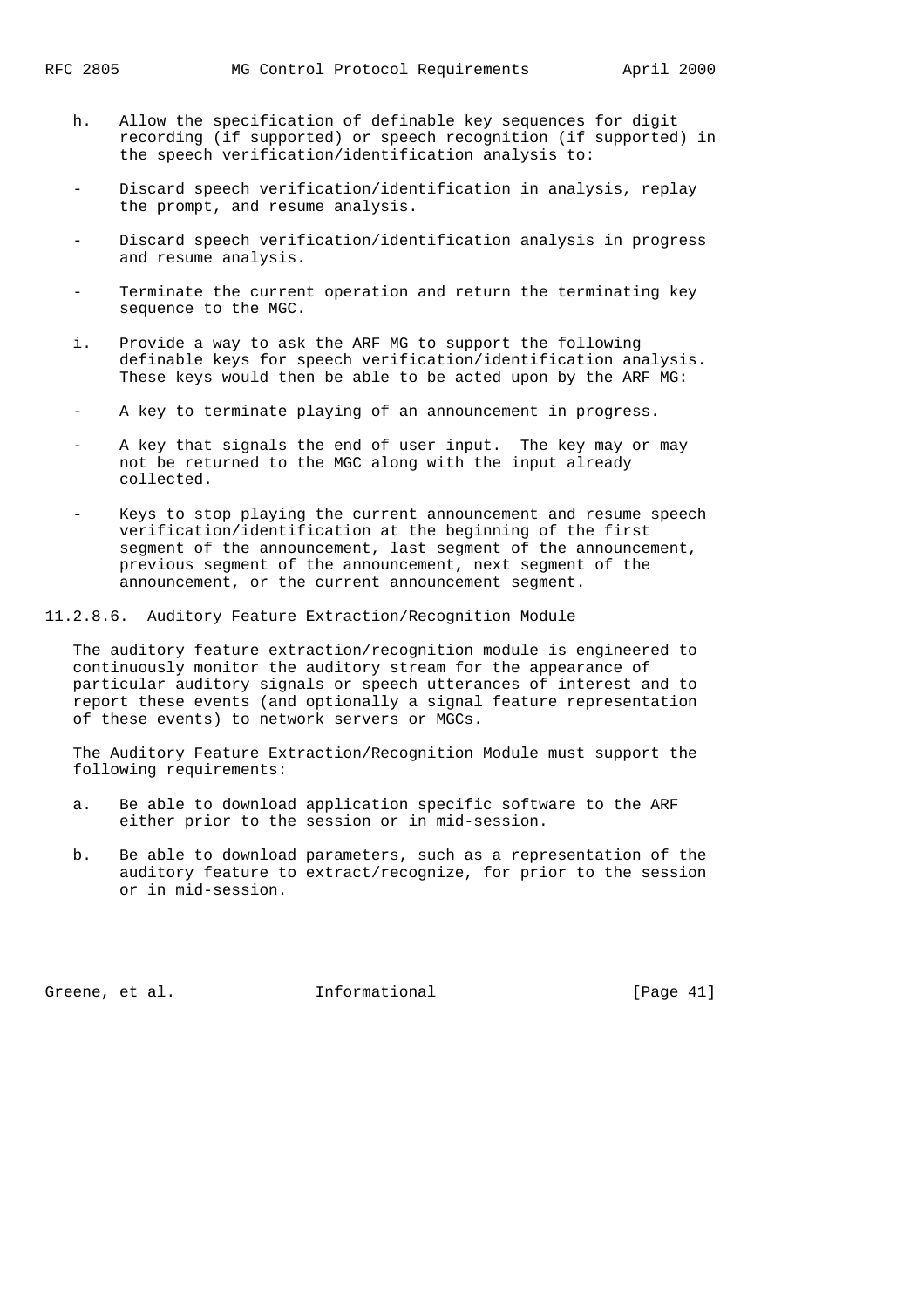- c. Be able to return parameters indicating the auditory event found or a representation of the feature found (i.e., auditory feature).
- 11.2.8.7. Audio Conferencing Module

The protocol must support:

- a. a mechanism to create multi-point conferences of audio only and multimedia conferences in the MG.
- b. audio mixing; mixing multiple audio streams into a new composite audio stream
- c. audio switching; selection of incoming audio stream to be sent out to all conference participants.
- 11.2.9. Multipoint Control Units

The protocol must support:

- a. a mechanism to create multi-point conferences of audio only and multimedia conferences in the MG.
- b. audio mixing; mixing multiple audio streams into a new composite audio stream
- c. audio switching; selection of incoming audio stream to be sent out to all conference participants.
- d. video switching; selection of video stream to be sent out to all conference participants
- e. lecture video mode; a video selection option where on video source is sent out to all conference users
- f. multi-point of T.120 data conferencing.
- g. The ability for the MG to function as an H.323 MP, and for the MGC to function as an H.323 MC, connected by this protocol (MEGACOP/H.248). It should be possible for audio, data, and video MG/MPs to be physically separate while being under the control of a single MGC/H.323 MC.

Greene, et al. **Informational** [Page 42]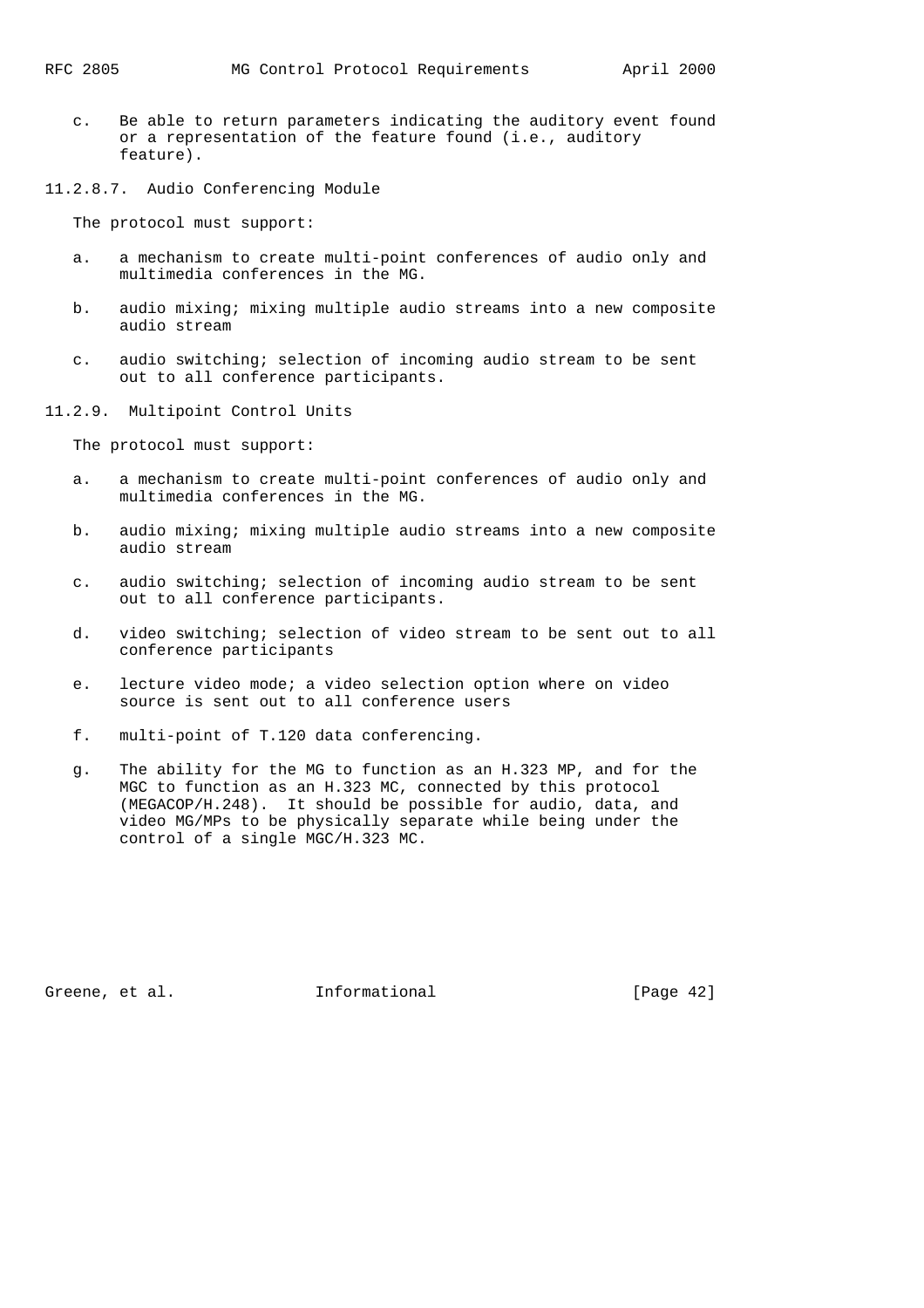## 12. References

- [1] Bradner, S., "Key words for use in RFCs to Indicate Requirement Levels", BCP 14, RFC 2119, March 1997.
- [2] ITU-T Recommendation Q.2630.1, AAL type 2 Signalling Protocol (Capability Set 1), December 1999.
- [3] ITU-T Recommendation H.341, Line Transmission of Non-Telephone Signals, May 1999.
- [4] ATM Forum Technical Committee, af-vtoa-0083.001, Voice and Telephony Over ATM to the Desktop Specification, March 1999.
- [5] ITU-T Recommendation H.323v3, Packet-based Multimedia Communications Systems (includes Annex C - H.323 on ATM), September 1999.
- [6] ATM Forum Technical Committee, af-saa-0124.000, Gateway for H.323 Media Transport Over ATM, May 1999.
- [7] ITU-T Recommendation T.140, Protocol for Multimedia Application Text Conversation, February 1998.
- [8] ITU-T Recommendation V.18, Operational and Interworking Requirements for DCEs Operating in Text Telephone Mode, February 1998.
- [9] ITU-T Recommendation Q.931, Digital Subscriber Signalling System No. 1 (DSS 1) - ISDN User - Network Interface Layer 3 Specification for Basic Call Control, May 1998.
- 14. Acknowledgements

 The authors would like to acknowledge the many contributors who debated the Media Gateway Control Architecture and Requirements on the IETF Megaco and Sigtran mailing lists. Contributions to this document have also been made through internet-drafts and discussion with members of ETSI Tiphon, ITU-T SG16, TIA TR41.3.4, the ATM Forum, and the Multiservice Switching Forum.

Greene, et al. 1nformational [Page 43]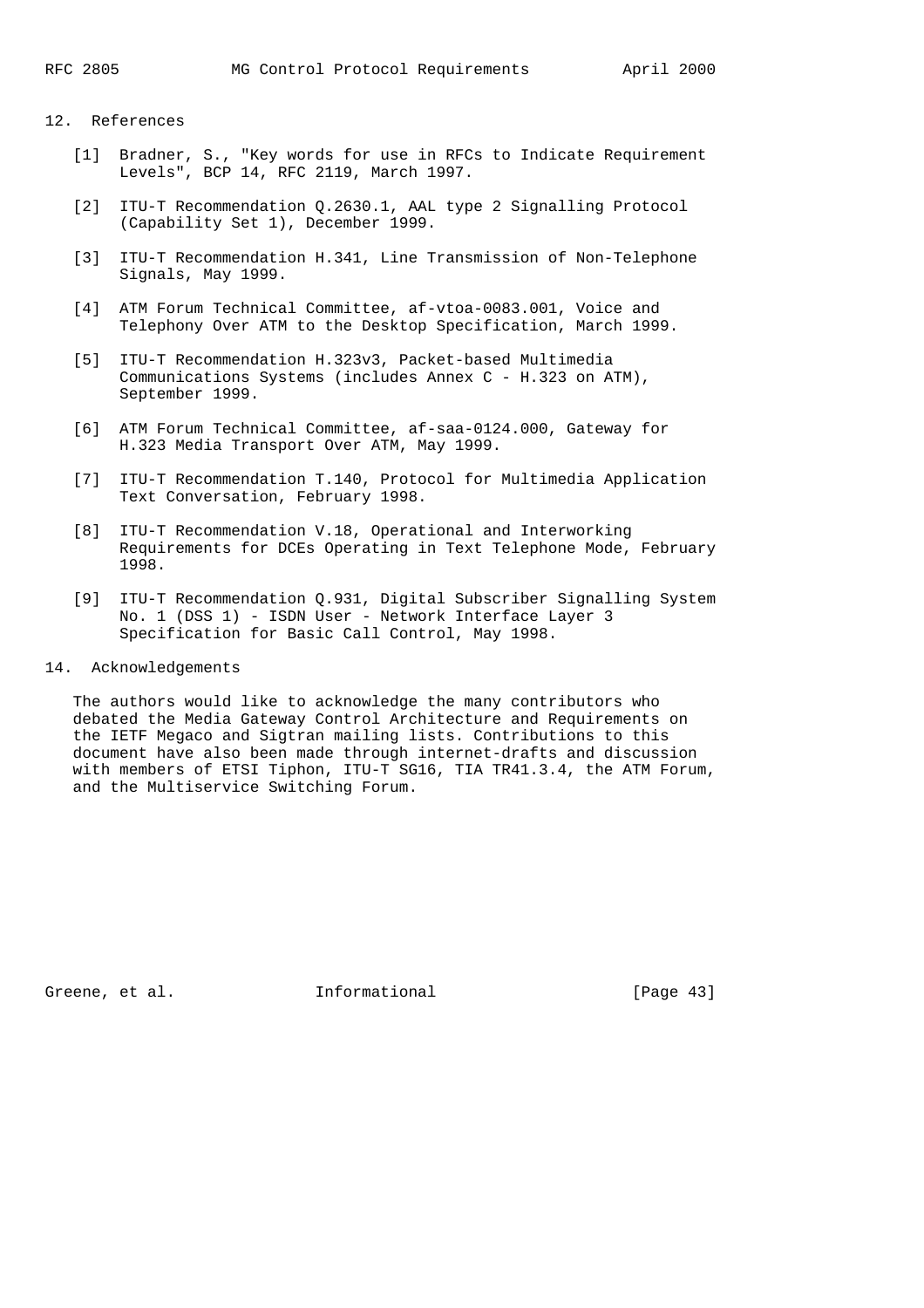15. Authors' Addresses

 Nancy Greene Nortel Networks P.O. Box 3511 Stn C Ottawa, ON, Canada K1Y 4H7

 Phone: (514) 271-7221 EMail: ngreene@nortelnetworks.com

 Michael A. Ramalho Cisco Systems 1802 Rue de la Port Wall Township, NJ

 Phone: +1.732.449.5762 EMail: mramalho@cisco.com

 Brian Rosen Marconi 1000 FORE Drive, Warrendale, PA 15086

 Phone: (724) 742-6826 EMail: brosen@eng.fore.com

Greene, et al. 1nformational [Page 44]